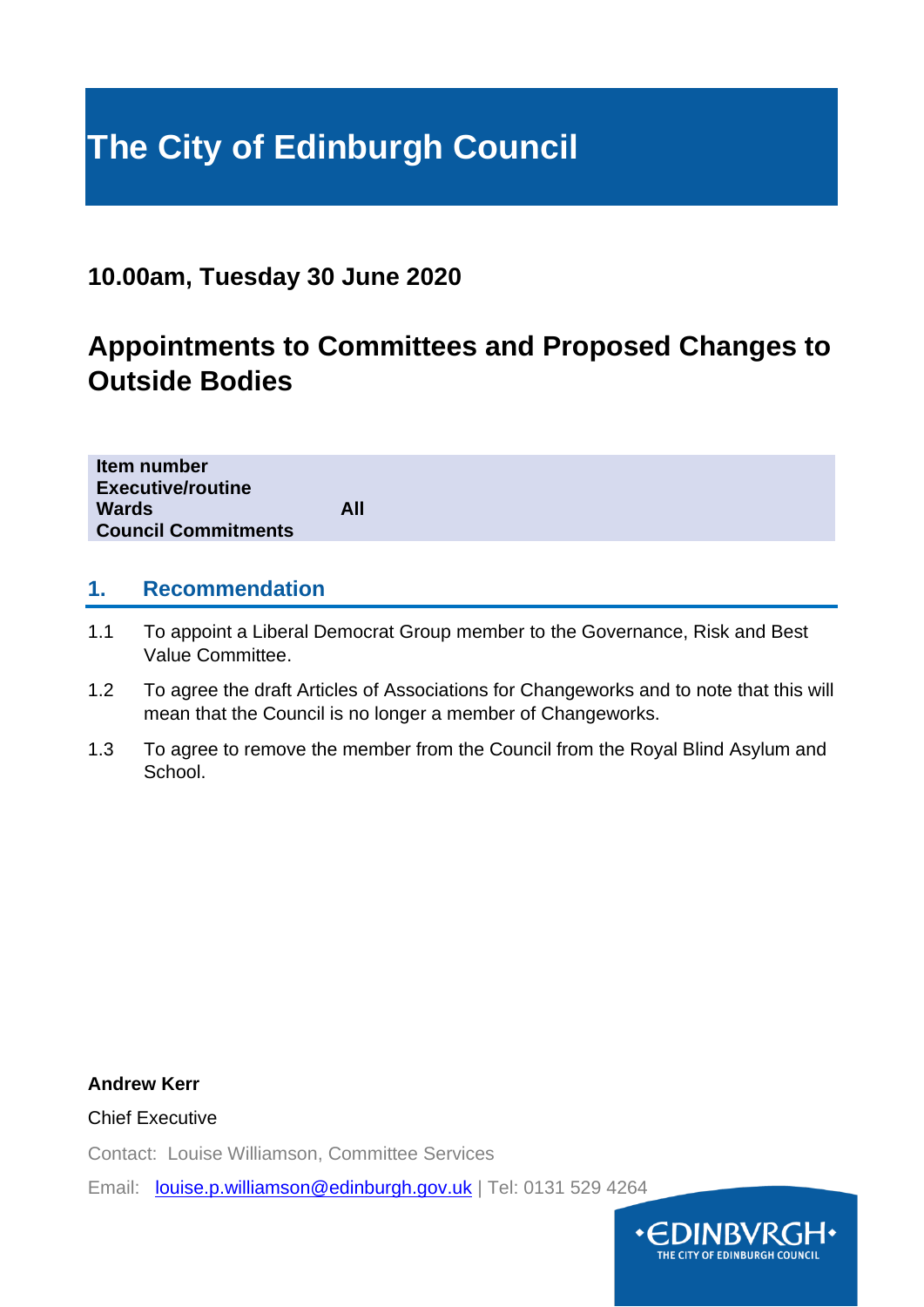# **Report**

# **Appointments to Committees and Proposed Changes to Outside Bodies**

## **2. Executive Summary**

- 2.1 Councillor Gloyer has tendered her resignation as a member of the Governance, Risk and Best Value Committee.
- 2.2 Council is asked to appoint a replacement Liberal Democrat Group member to the Governance, Risk and Best Value Committee.
- 2.3 Changeworks and the Royal Blind Asylum and School (Royal Blind) have written to the Council seeking to modernise their governance arrangements which would result in the Council ceasing to be a member of Changeworks and removing its representative on the Boards of both Changeworks and the Royal Blind.

## **3. Main report**

- 3.1 The appointment of committees, joint committees and joint boards is a reserved matter for full Council.
- 3.2 On 23 April 2020 the Leadership Advisory Panel agreed interim political management arrangements to carry out Council business for the period 1 May 2020 to 1 September 2020 and Interim Standing Orders to cover that period.
- 3.3 Part of the interim political management arrangements was to agree that the functions reserved to Council in the Committee Terms of Reference and Delegated Functions would be carried out by the Policy and Sustainability Committee.
- 3.4 At its meeting on 28 May 2020, in terms of Interim Standing Order 1.2, the Policy and Sustainability Committee agreed the political balance on the Council's committees.
- 3.5 Appointments to the Council's committees were also made at the Policy and Sustainability Committee meeting on 28 May 2020.
- 3.6 Council is invited to appoint a Liberal Democrat Group member to the Governance, Risk and Best Value Committee.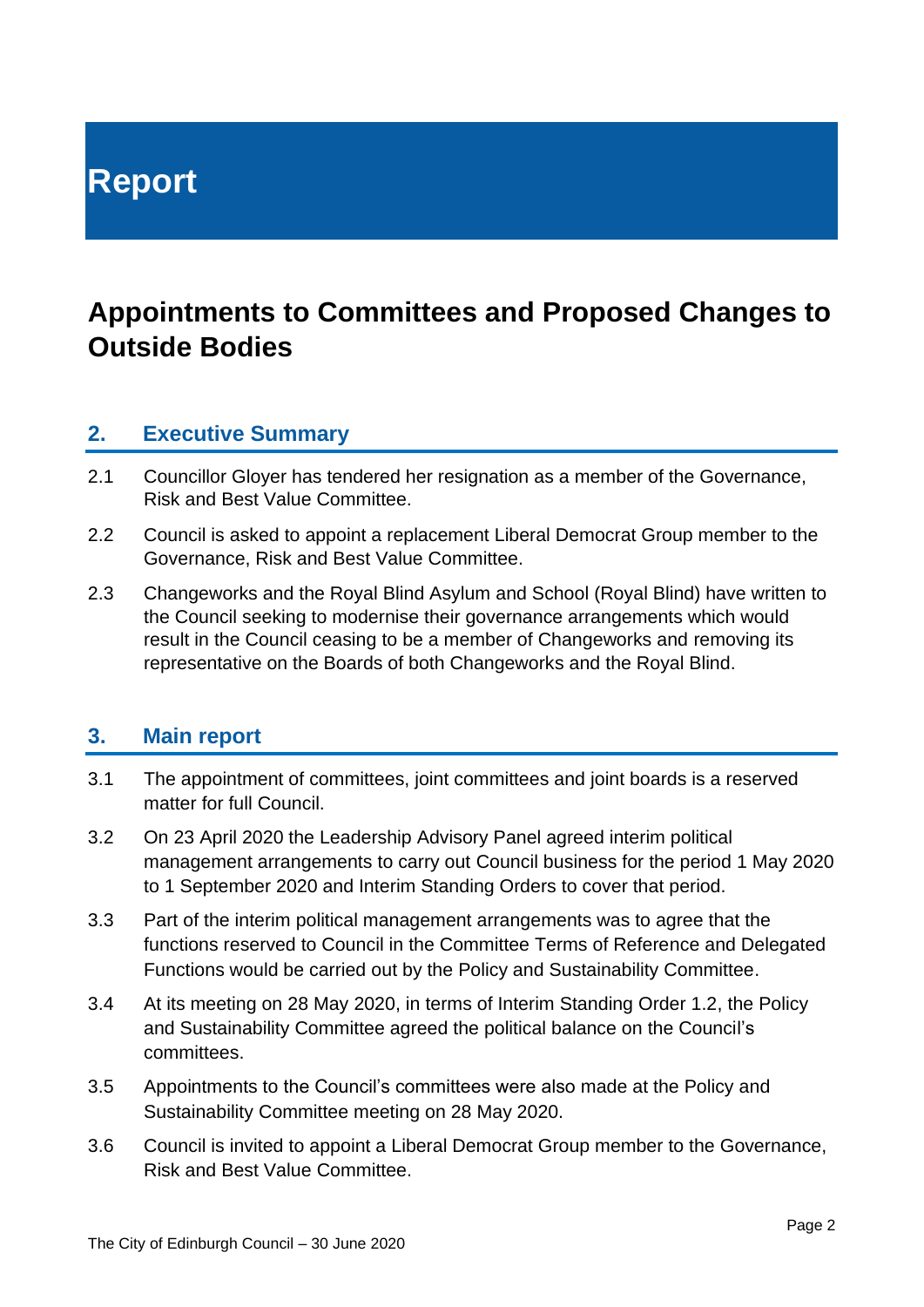- 3.7 The City of Edinburgh Council is a member of Changeworks which is a registered charity. Changeworks has written to the Council to inform them that it wishes to modernise its governance arrangements moving to a single tier governance structure. This would mean that directors and members which are currently separate would be the same. The aim of this is to have a more streamlined decision-making process which is supported by modern governance principles.
- 3.8 The Council has a contractual/grant relationship with Changeworks and it is likely that Changeworks will continue to tender for other Council contracts or apply for grants. Subsequently, there is an inherent conflict of interest in any contractual relationship the Council has when it is also a member of that organisation. The modernisation of its governance arrangements would result in a clear relationship with the Council, with no conflict and give the Council confidence that one of its suppliers of services had a more robust decision -making structure. As a result, it is recommended that the Council agrees Changeworks' draft Articles of Association (Appendix one) and ceases to be a member of this organisation. Councillor Bird is the current member of the Council on the Changeworks Board. Councillor Perry is also on the board but as an individual rather than a councillor.
- 3.9 The Royal Blind has written to the Council advising of plans to modernise their governance arrangements. The charity was established in 1793 and was incorporated by Royal Charter in 1898. The original Charter was revised in minor ways by a Supplementary Charter in 1977 but there have been no revisions since then. The current Board of the Royal Blind consists of 19 members, 7 of who are nominated from organisations including the City of Edinburgh Council. The Royal Blind believe that this structure is too unwieldy and restricts the freedom of the Board to control a substantial proportion of its own membership and to an extent compromises its ability to establish and maintain a Board that fully reflects Scotland's diversity or allows for an appropriate blend of professional skills and lived experience of visual impairment. As a result, the Royal Blind have asked if the Council is prepared to agree to the removal of its nominated member (currently Councillor Howie) and relinquish its right to appoint a Board member in perpetuity.

# **4. Next Steps**

- 4.1 Any member appointed will be expected to contribute to the workplan of the Governance, Risk and Best Value Committee, starting at its next meeting on 7 July 2020.
- 4.2 The Council will write to Changeworks and the Royal Blind informing them of its decision.

# **5. Financial impact**

5.1 None.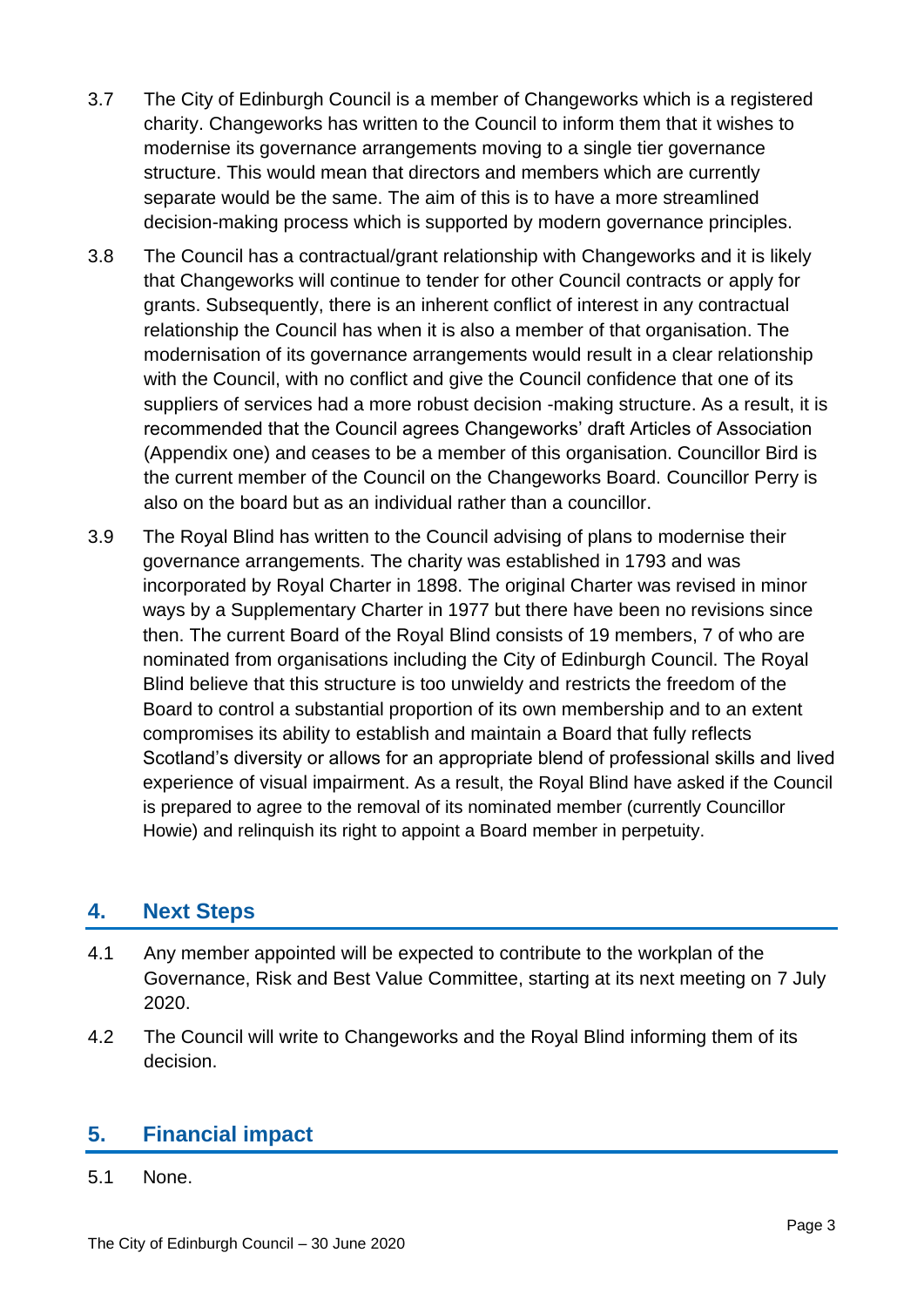# **6. Stakeholder/Community Impact**

6.1 None.

## **7. Background reading/external references**

7.1 Minute of the Policy and Sustainability Committee of 28 May 2020 P&S Minute of [28 May 2020](https://democracy.edinburgh.gov.uk/documents/s24282/4.1%20-%20Minute%20of%2028%20May%202020.pdf)

# **8. Appendices**

8.1 Changeworks Draft Articles of Association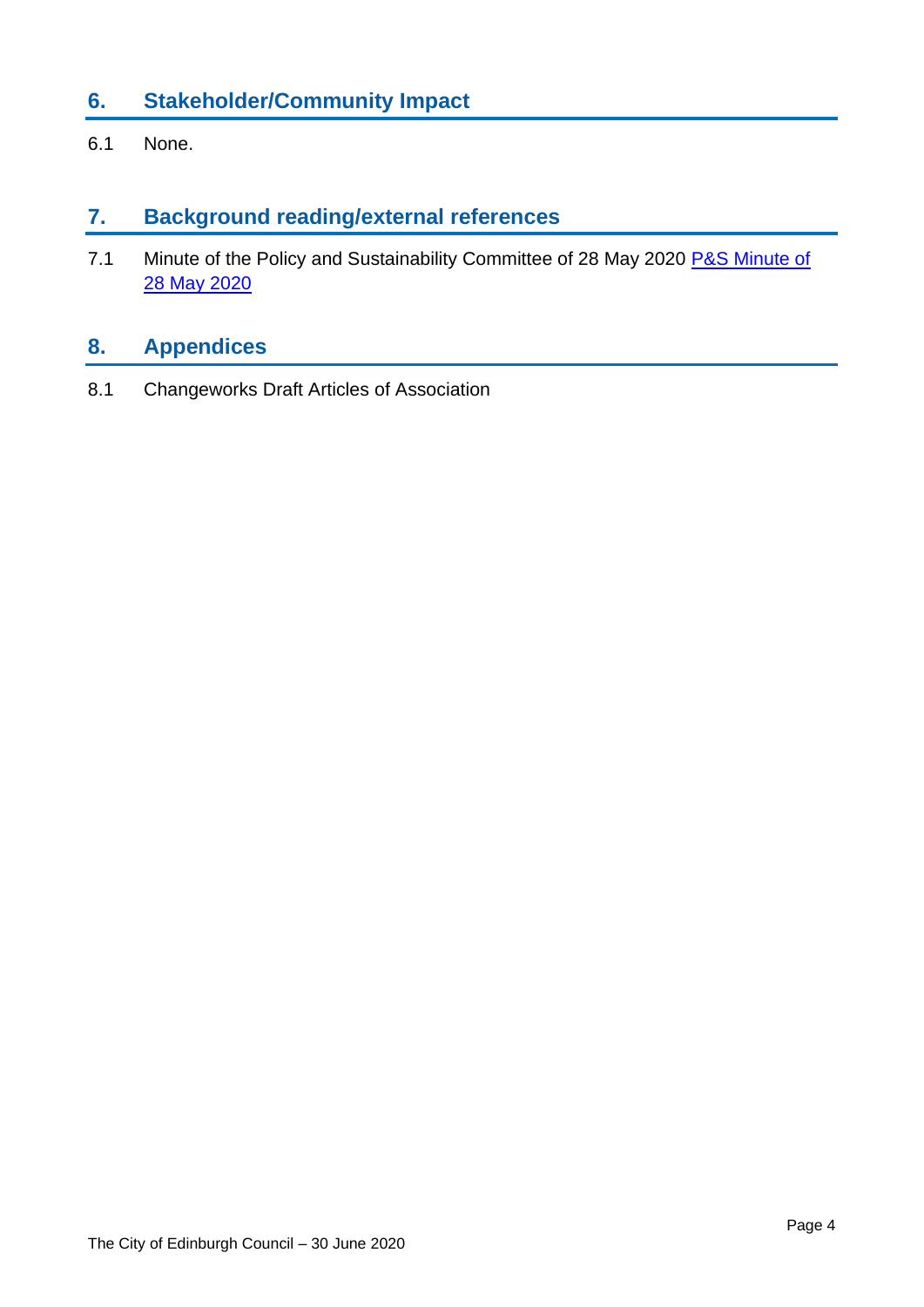Date: 12.02.2020 Draft: 5



#### **THE COMPANIES ACT 2006**

## **COMPANY LIMITED BY GUARANTEE AND NOT HAVING A SHARE CAPITAL**

#### **ARTICLES OF ASSOCIATION**

**of**

#### **CHANGEWORKS RESOURCES FOR LIFE**

**(as adopted by special resolution passed on [** ⚫ **])**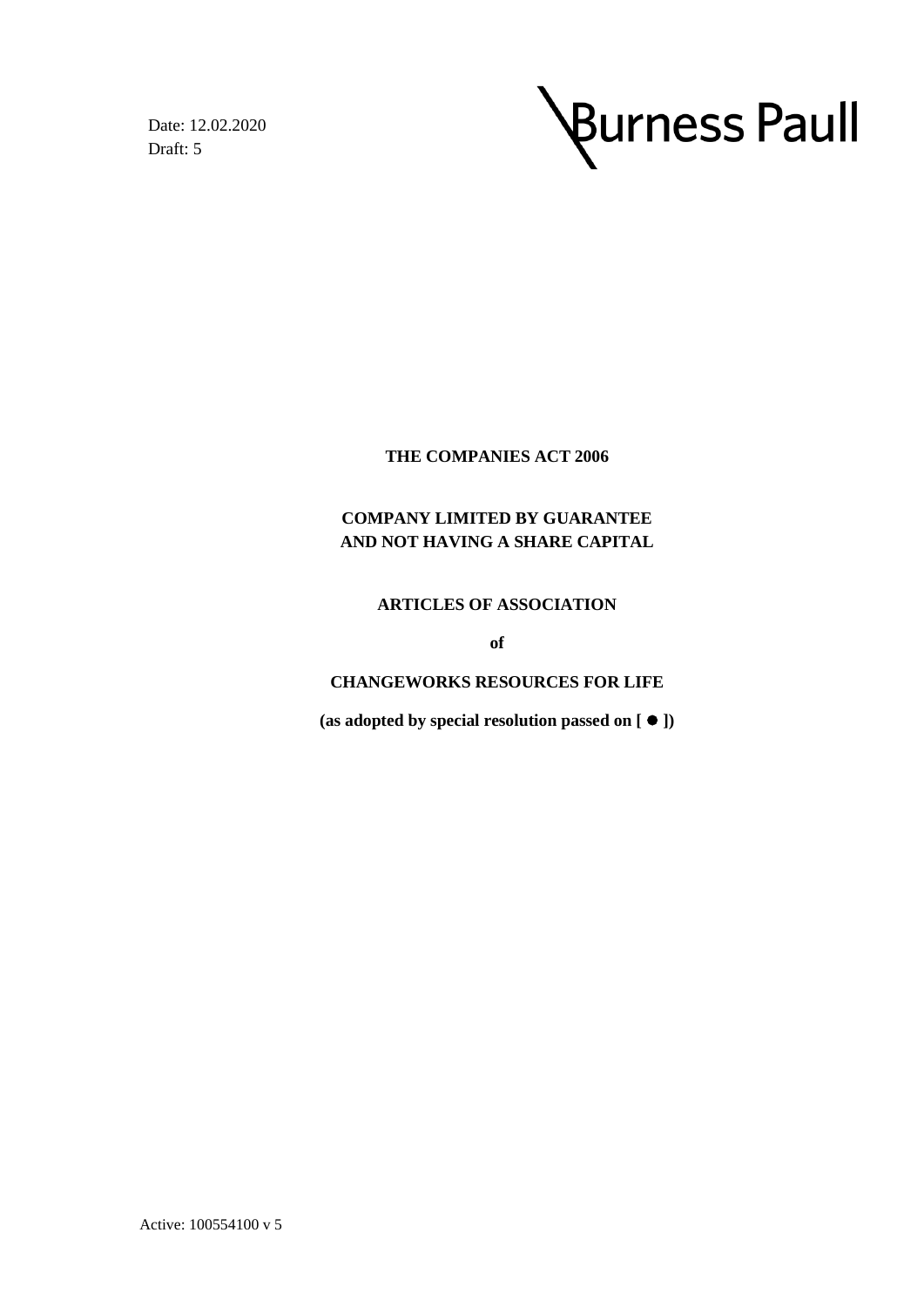#### **THE COMPANIES ACT 2006**

### **COMPANY LIMITED BY GUARANTEE AND NOT HAVING A SHARE CAPITAL**

#### **ARTICLES OF ASSOCIATION**

#### **of**

#### **CHANGEWORKS RESOURCES FOR LIFE**

#### **(as adopted by special resolution passed on [** ⚫ **])**

| <b>CONTENTS</b>                                  |                                                                                                                                                                                                                                                                                                 |                  |  |
|--------------------------------------------------|-------------------------------------------------------------------------------------------------------------------------------------------------------------------------------------------------------------------------------------------------------------------------------------------------|------------------|--|
| <b>GENERAL</b>                                   | constitution of the company, defined terms,<br>objects, powers, restrictions on use of assets,<br>liability of members, general structure                                                                                                                                                       | articles 1-14    |  |
| <b>MEMBERS</b>                                   | qualifications, application for membership,<br>subscription, register, withdrawal,<br>termination/transfer                                                                                                                                                                                      | articles 15-23   |  |
| <b>GENERAL MEETINGS</b><br>(meetings of members) | general, notice, procedure, votes of members,<br>special/ordinary resolutions, written resolutions                                                                                                                                                                                              | articles 24-50   |  |
| <b>DIRECTORS</b>                                 | maximum number, eligibility, appointment/re-<br>appointment/retirement of directors, transitional<br>arrangements, termination of office, register,<br>appointment of the chief executive, office<br>bearers, personal interests, conduct of directors,<br>directors' remuneration and expenses | articles 51-84   |  |
| <b>DIRECTORS' MEETINGS</b>                       | powers, procedure                                                                                                                                                                                                                                                                               | articles 85-103  |  |
| <b>ADMINISTRATION</b>                            | committees, operation of bank accounts,<br>minutes, accounting records and annual<br>accounts, notices                                                                                                                                                                                          | articles 104-121 |  |
| <b>MISCELLANEOUS</b>                             | winding-up, indemnity                                                                                                                                                                                                                                                                           | articles 122-125 |  |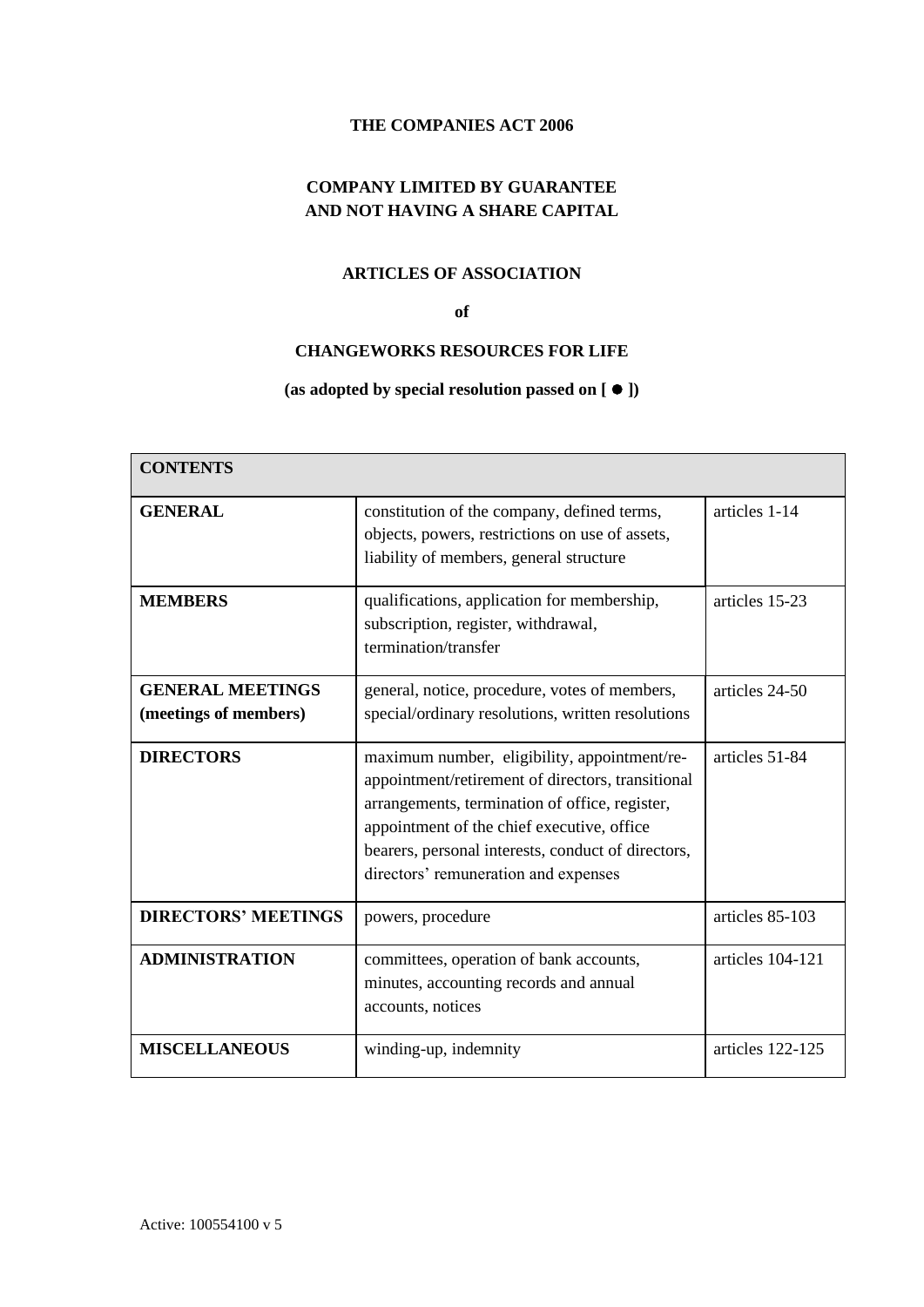#### **Constitution of company**

<span id="page-6-0"></span>1 The model articles of association as prescribed in Schedule 2 to The Companies (Model Articles) Regulations 2008 are excluded in respect of this company.

#### **Defined terms**

- 2 In these articles of association, unless the context requires otherwise:
	- 2.1 "Act" means the Companies Act 2006;
	- 2.2 "charity" means a body which is either a "Scottish charity" within the meaning of section 13 of the Charities and Trustee Investment (Scotland) Act 2005 or a "charity" within the meaning of section 1 of the Charities Act 2011, providing (in either case) that its objects are limited to charitable purposes;
	- 2.3 "charitable purpose" means a charitable purpose under section 7 of the Charities and Trustee Investment (Scotland) Act 2005 which is also regarded as a charitable purpose in relation to the application of the Taxes Acts;
	- 2.4 "conflict of interest" includes a conflict of interest and duty, and a conflict of duty;
	- 2.5 "Conflict Situation" means any situation or matter (other than one which cannot reasonably be regarded as likely to give rise to a conflict of interest) in which any director has or could have a direct or indirect interest that conflicts, or possibly might conflict, with the interests of the company including (without limitation) any such situation or matter which relates to the exploitation of any property, information or opportunity (irrespective of whether the company could take advantage of the property, information or opportunity);
	- 2.6 "electronic form" has the meaning given in section 1168 of the Act;
	- 2.7 "OSCR" means the Office of the Scottish Charity Regulator;
	- 2.8 "property" means any property, heritable or moveable, real or personal, wherever situated; and
	- 2.9 "subsidiary" has the meaning given in section 1159 of the Act.
- 3 Any reference to a provision of any legislation (including any statutory instrument) shall include any statutory modification or re-enactment of that provision in force from time to time.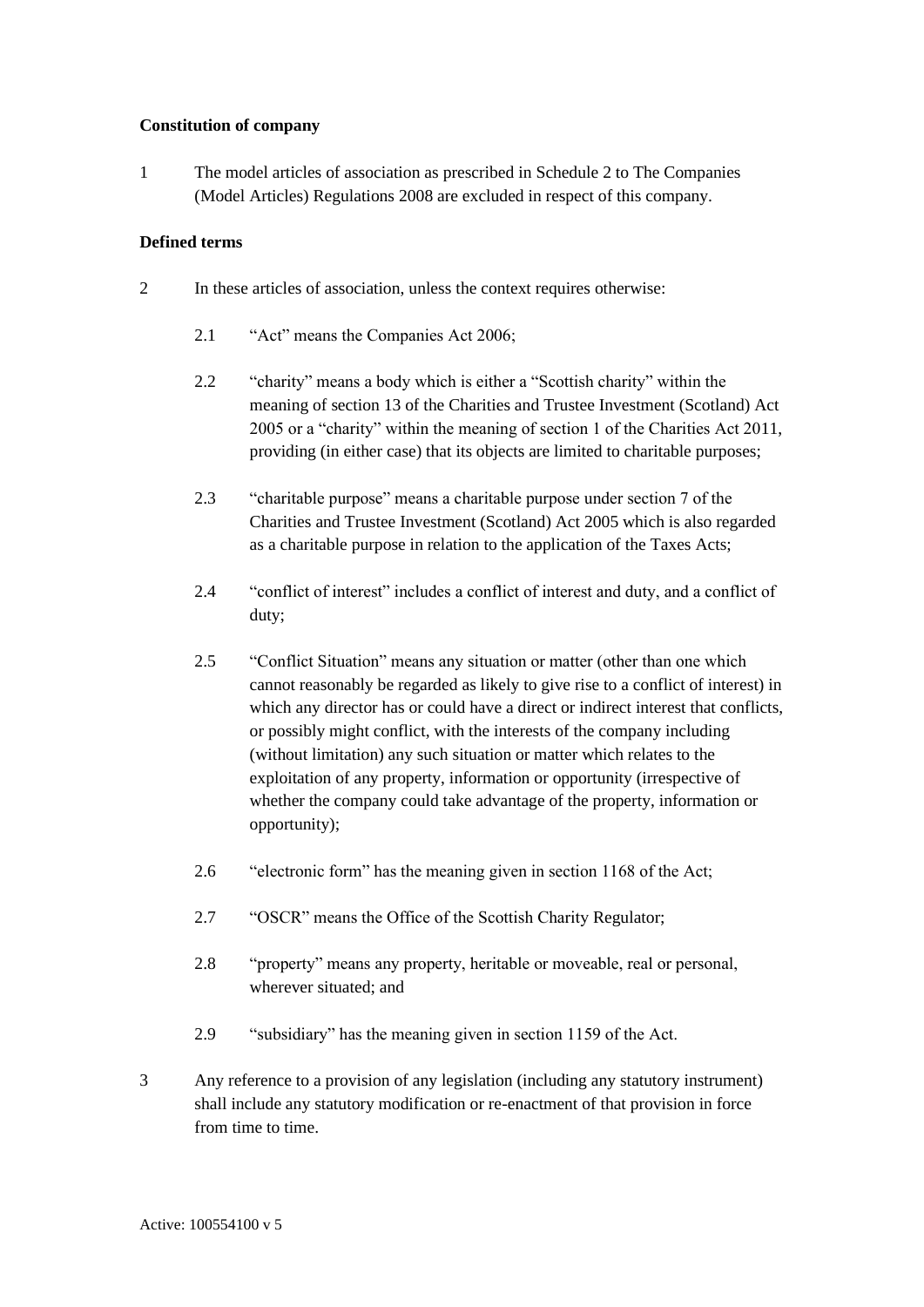#### **Objects**

- <span id="page-7-0"></span>4 The company's objects are:-
	- 4.1 to support a sustainable, low carbon lifestyle;
	- 4.2 to advance environmental protection by developing and delivering high impact solutions that make low carbon life a sustainable positive reality for everyone including support to improve energy efficiency, adopt low carbon technologies and travel, implement the circular economy, and embed low carbon behaviours;
	- 4.3 to prevent and relieve poverty and reduce inequalities, with particular emphasis on fuel poverty;
	- 4.4 to advance citizenship and community development through education and engagement inspiring behavioural change, developing community ownership of assets and implementing solutions which deliver sustainable, positive low carbon living; and
	- 4.5 to advance the health and well-being of citizens by enabling and supporting the adoption of a low carbon life.
- 5 The company's objects are restricted to those set out in articl[e 4](#page-7-0) (but subject to article [6\)](#page-7-1).
- <span id="page-7-1"></span>6 The company may (subject to first obtaining the consent of OSCR) add to, remove or alter the statement of the company's objects in article [4;](#page-7-0) on any occasion when it does so, it must give notice to the registrar of companies and the amendment will not be effective until that notice is registered on the register of companies.

#### **Powers**

- <span id="page-7-2"></span>7 In pursuance of the objects listed in article [4](#page-7-0) (but not otherwise), the company shall have the following powers:-
	- 7.1 To organise, promote, manage and conduct exhibitions, conferences, workshops and community activities and establish resource and advice centres.
	- 7.2 To lobby, advocate and otherwise seek to influence decision-makers and the wider society.
	- 7.3 To set up, co-ordinate and promote research, educational demonstrations and practical projects and services directed towards reducing carbon emissions, relieving poverty, implementing the circular economy, reducing pollution,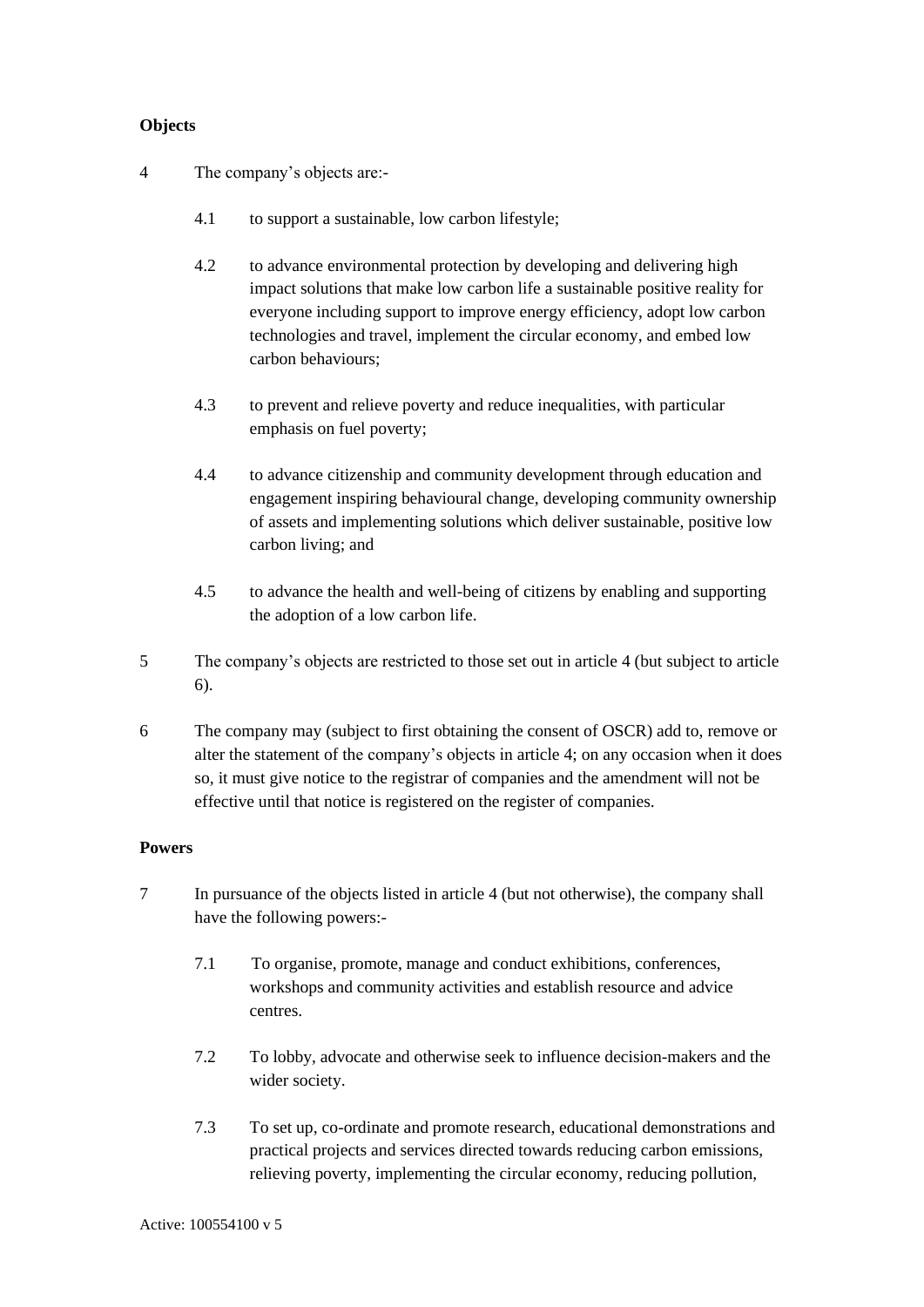encouraging environmental improvements, increasing quality of life or persons in a state of poverty, advancing the health of citizens and/or stimulating other initiatives and developments in associated areas.

- 7.4 To provide support, training and advice to projects of a nature referred to in paragraph [7.3,](#page-7-2) audit performance and results in respect of such projects, provide for participants in such projects access to appropriate expertise, serve as a conduit for funding in relation to such projects and represent the network of projects of that nature to outside bodies.
- 7.5 To carry on any other activities which further any of the above objects.
- 7.6 To acquire and take over the whole or any part of the undertaking and liabilities of any body holding property or rights which are suitable for the company's activities.
- 7.7 To purchase, take on lease or under a licence, hire, or otherwise acquire, any property, assets or rights which are suitable for the company's activities.
- 7.8 To improve, manage, develop, or otherwise deal with, all or any part of the property and rights of the company.
- 7.9 To sell, let, hire out, license, or otherwise dispose of, all or any part of the property and rights of the company.
- 7.10 To lend money and give credit (with or without security) and to grant guarantees and issue indemnities.
- 7.11 To borrow money, and to give security in support of any such borrowings by the company, in support of any obligations undertaken by the company or in support of any guarantee issued by the company.
- 7.12 To employ such staff as are considered appropriate for the proper conduct of the company's activities, and to make reasonable provision for the payment of pension and/or other benefits for members of staff, ex-members of staff and their dependants.
- 7.13 To engage such consultants and advisers as are considered appropriate from time to time.
- 7.14 To effect insurance of all kinds (which may include officers' liability insurance).
- 7.15 To invest any funds which are not immediately required for the company's activities in such investments as may be considered appropriate (and to dispose of, and vary, such investments).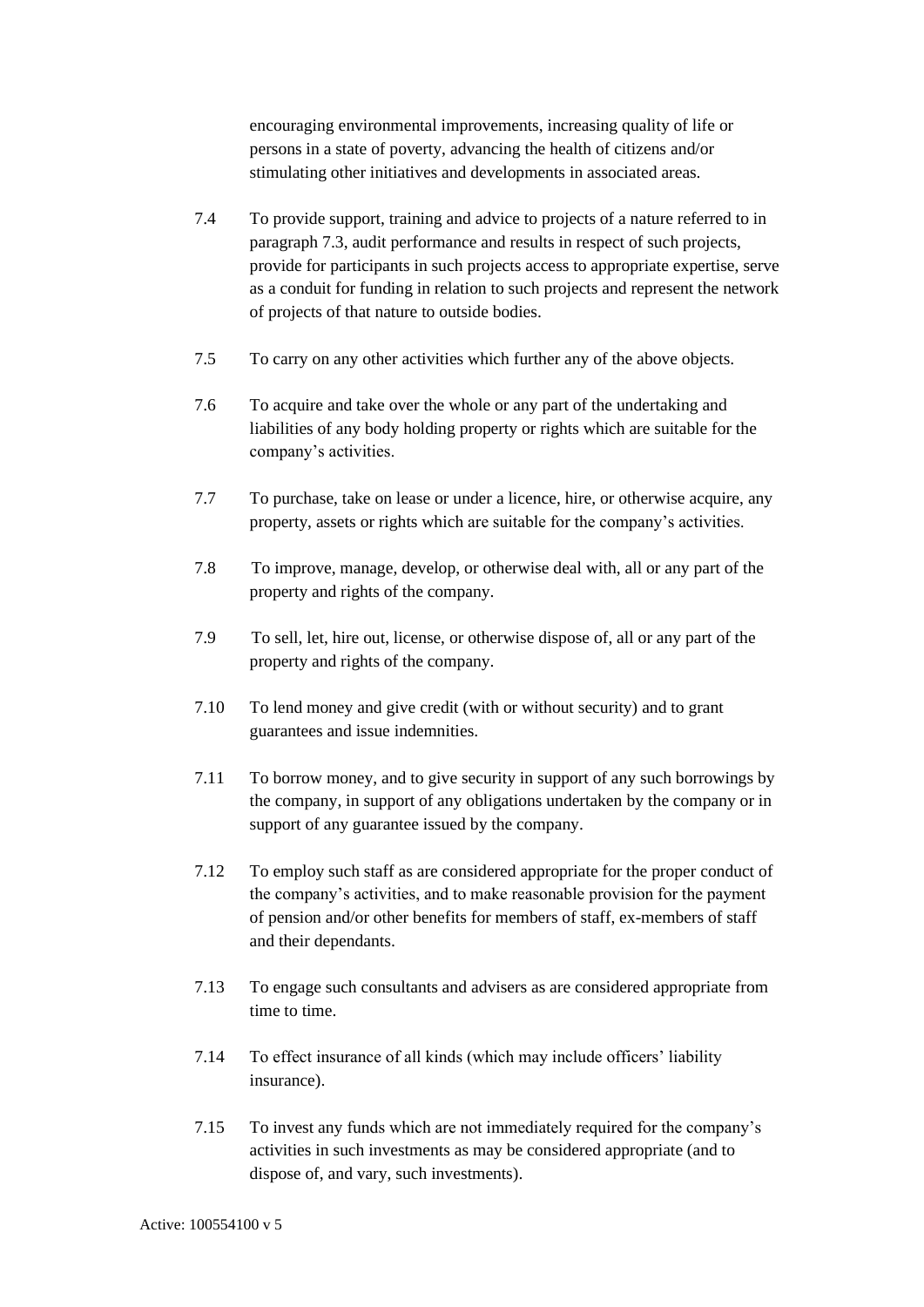- 7.16 To liaise with other voluntary sector bodies, local authorities, central governments and agencies, and other bodies, all with a view to furthering the company's objects.
- 7.17 To take such steps as may be deemed appropriate for the purpose of raising funds for the company's activities.
- 7.18 To accept grants, donations and legacies of all kinds (and to accept any reasonable conditions attaching to them).
- 7.19 To oppose, or object to, any application or proceedings which may prejudice the company's interests.
- 7.20 To enter into any arrangement with any organisation, government or authority which may be advantageous for the purposes of the activities of the company, and to enter into any arrangement for co-operation or mutual assistance with any charity.
- 7.21 To do anything which may be incidental or conducive to the furtherance of any of the company's objects.

#### **Restrictions on use of the company's assets**

- <span id="page-9-0"></span>8 The income and property of the company shall be applied solely towards promoting the company's objects.
- 9 No part of the income or property of the company shall be paid or transferred (directly or indirectly) to the members of the company, whether by way of dividend, bonus or otherwise.
- 10 No director of the company shall be appointed as a paid employee of the company; no director shall hold any office under the company for which a salary or fee is payable.
- <span id="page-9-1"></span>11 No benefit (whether in money or in kind) shall be given by the company to any director except (i) repayment of out-of-pocket expenses or (ii) reasonable payment in return for particular services (outwith the ordinary duties of a director) actually rendered to the company.

#### **Liability of members**

- 12 The liability of the members is limited.
- 13 Every member of the company undertakes to contribute such amount as may be required (not exceeding £1) to the company's assets if it should be wound up while they are a member or within one year after they cease to be a member, for payment of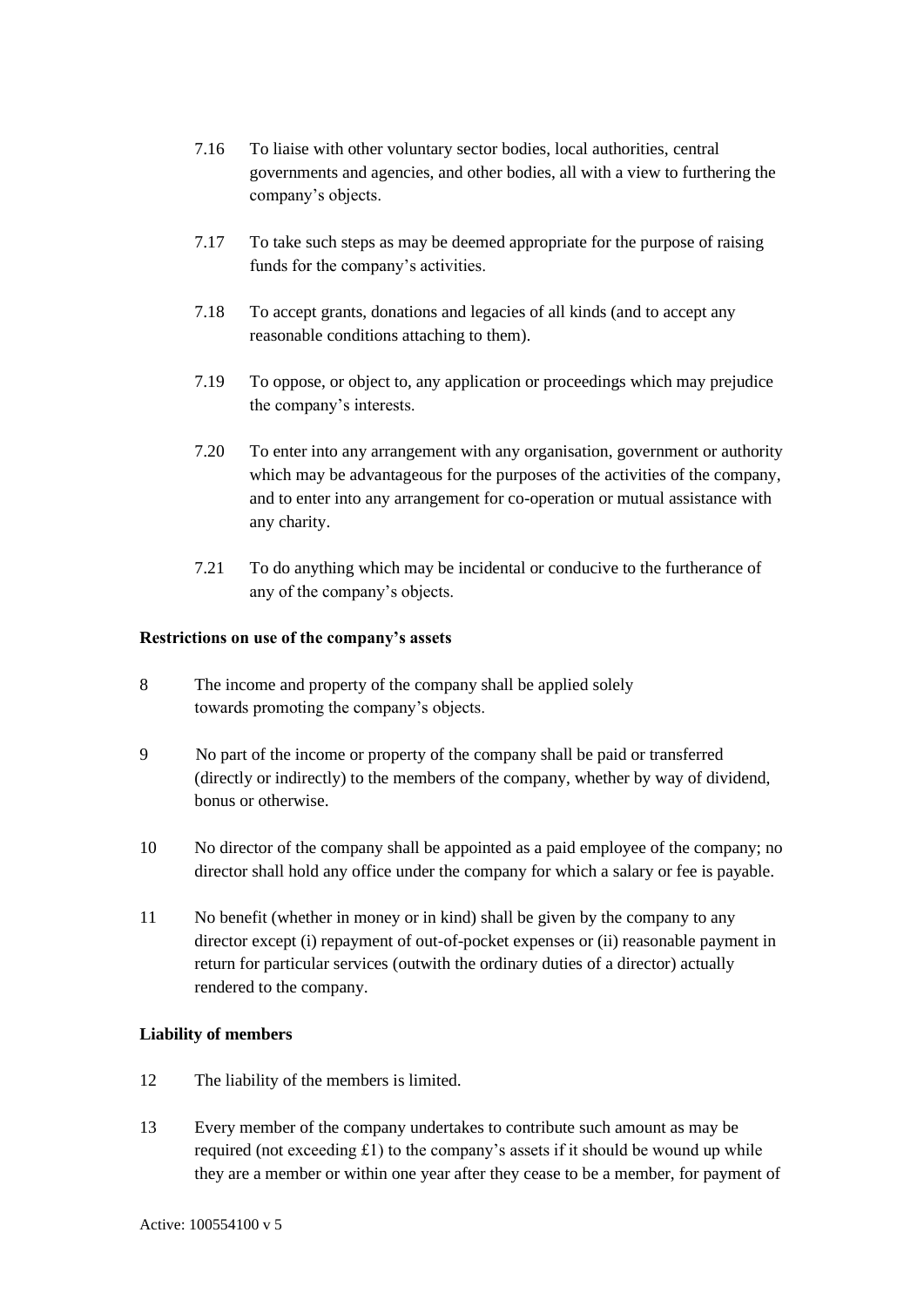the company's debts and liabilities contracted before they cease to be a member, and of the costs, charges and expenses of winding up; and for the adjustment of the rights of the contributories among themselves.

#### **General structure**

- <span id="page-10-0"></span>14 The structure of the company consists of:-
	- 14.1 the MEMBERS who have the right to attend general meetings and have important powers under the articles of association and the Act; in particular, the members take decisions in relation to changes to the articles themselves
	- 14.2 the DIRECTORS who hold regular meetings, and generally control and supervise the activities of the company; in particular, the directors are responsible for monitoring the financial position of the company.

#### **Qualification for membership**

- <span id="page-10-1"></span>15 Membership shall (subject to article [16\)](#page-10-2) be open to any individual who is a director of the company.
- <span id="page-10-2"></span>16 No employee of the company may become a member; a person admitted to membership shall automatically cease to be a member if they become an employee of the company.
- 17 Any individual or body who/which is a member of the company as at the time when the resolution adopting these articles of association is passed shall automatically cease to be a member immediately upon admission of two directors of the company to membership under articles [18](#page-10-3) and [19.](#page-10-4)

#### **Application for membership**

- <span id="page-10-3"></span>18 Any director who wishes to become a member must sign, and lodge with the company, a written application for membership (in such form as the directors may reasonably prescribe).
- <span id="page-10-4"></span>19 Any individual eligible for membership under article [15](#page-10-1) shall become a member of the company immediately upon receipt by the company of a duly signed application for membership in accordance with article [18.](#page-10-3)

#### **Register of members**

20 The directors shall maintain a register of members, setting out the full name and address of each member, the date on which they were admitted to membership, and the date on which any individual ceased to be a member.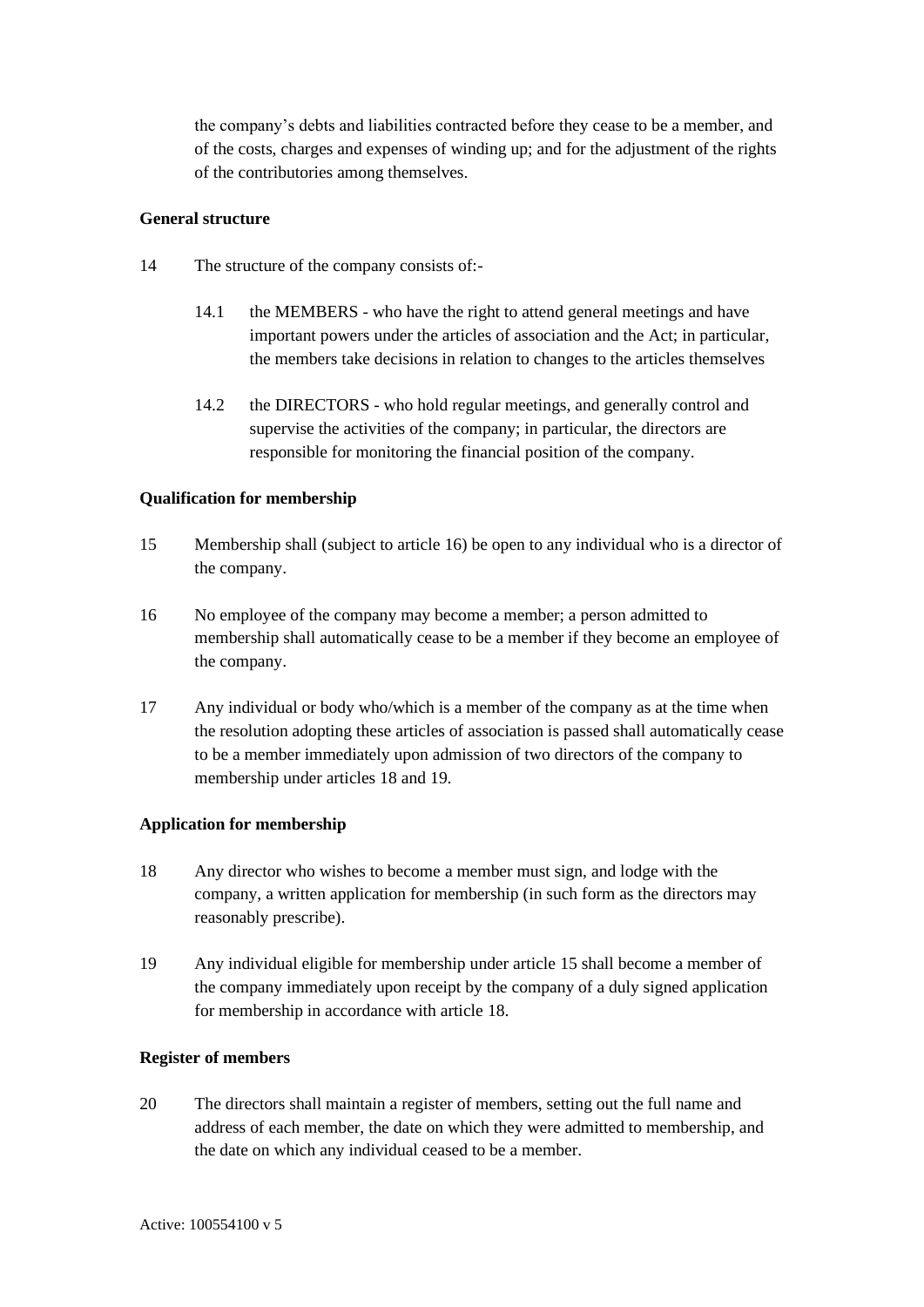#### **Withdrawal from membership**

21 If any individual wishes to withdraw from membership, they shall sign, and lodge with the company, a written notice to that effect; on receipt of the notice by the company, they shall cease to be a member.

#### **Termination/transfer**

- 22 Membership shall cease on the member ceasing (for any reason) to be a director of the company.
- <span id="page-11-0"></span>23 A member may not transfer their membership to any other individual or to any body.

#### **General meetings (meetings of members)**

- <span id="page-11-1"></span>24 Subject to article [25,](#page-11-2) the directors may convene a general meeting at any time.
- <span id="page-11-2"></span>25 The directors must convene a general meeting if there is a valid requisition by members (under section 303 of the Act) or a requisition by a resigning auditor (under section 518 of the Act).
- 26 For the avoidance of doubt, the directors are under no obligation to convene annual general meetings.

#### **Notice of general meetings**

- <span id="page-11-3"></span>27 At least 14 clear days' notice of each general meeting must be given to the members, to all the directors, and (if auditors are in office at the time) to the auditors.
- 28 The reference to "clear days" in article [27](#page-11-3) shall be taken to mean that, in calculating the period of notice, the day after the notice is posted, (or, in the case of a notice sent by electronic means, the day after it was sent), and also the day of the meeting, should be excluded.
- 29 A notice calling a meeting shall specify the time, date and place of the meeting; it shall:
	- 29.1 indicate the general nature of the business to be dealt with at the meeting;
	- 29.2 if a special resolution or a resolution requiring special notice under the Act is to be proposed, state that fact, giving the exact terms of the resolution; and
	- 29.3 contain a statement informing each member of their right to appoint a proxy.
- <span id="page-11-4"></span>30 Notice of every general meeting shall be given to all the members and directors, and (if auditors are in office at the time) to the auditors: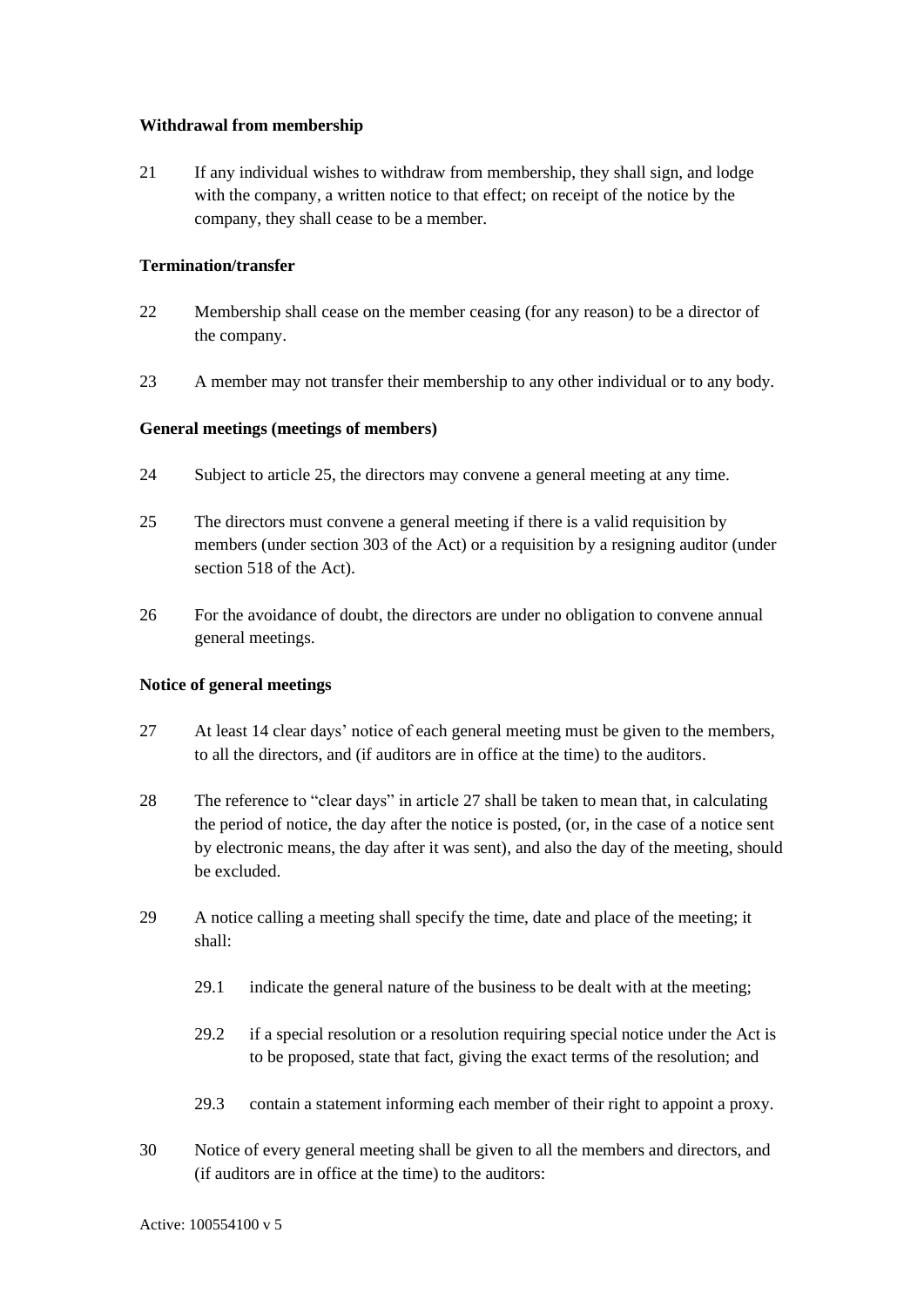- 30.1 in hard copy form; or
- 30.2 in writing or (where the individual to whom notice is given has notified the company of an address to be used for the purpose of electronic communication) in electronic form; or
- 30.3 (subject to the company notifying members of the presence of the notice on the website, and complying with the other requirements of section 309 of the Act) by means of a website.

#### **Procedure at general meetings**

- 31 No business shall be dealt with at any general meeting unless a quorum is present; the quorum for a general meeting shall be as follows:
	- 31.1 if the number of members at the time is 6 or 7, the quorum shall be 5 members present in person or represented by proxy;
	- 31.2 if the number of members at the time is 8 or above, the quorum shall be 6 members present in person or represented by proxy.
- 32 If a quorum is not present within 15 minutes after the time at which a general meeting was due to commence - or if, during a meeting, a quorum ceases to be present - the meeting shall stand adjourned to such time and place as may be fixed by the chairperson of the meeting.
- 33 The chair of the company shall (if present and willing to act as chairperson) preside as chairperson of each general meeting; if the chair is not present and willing to act as chairperson within 15 minutes after the time at which the meeting was due to commence, the directors present at the meeting shall elect from among themselves the person who will act as chairperson of that meeting.
- 34 The chairperson of a general meeting may, with the consent of the meeting, adjourn the meeting to such time and place as the chairperson may determine.

#### **Votes of members**

- 35 Every member shall have one vote, which (whether on a show of hands or on a secret ballot) may be given either personally or by proxy.
- <span id="page-12-0"></span>36 Any member who wishes to appoint a proxy to vote on their behalf at any meeting (or adjourned meeting):
	- 36.1 shall lodge with the company, at the company's registered office, a written instrument of proxy (in such form as the directors require), signed by them; or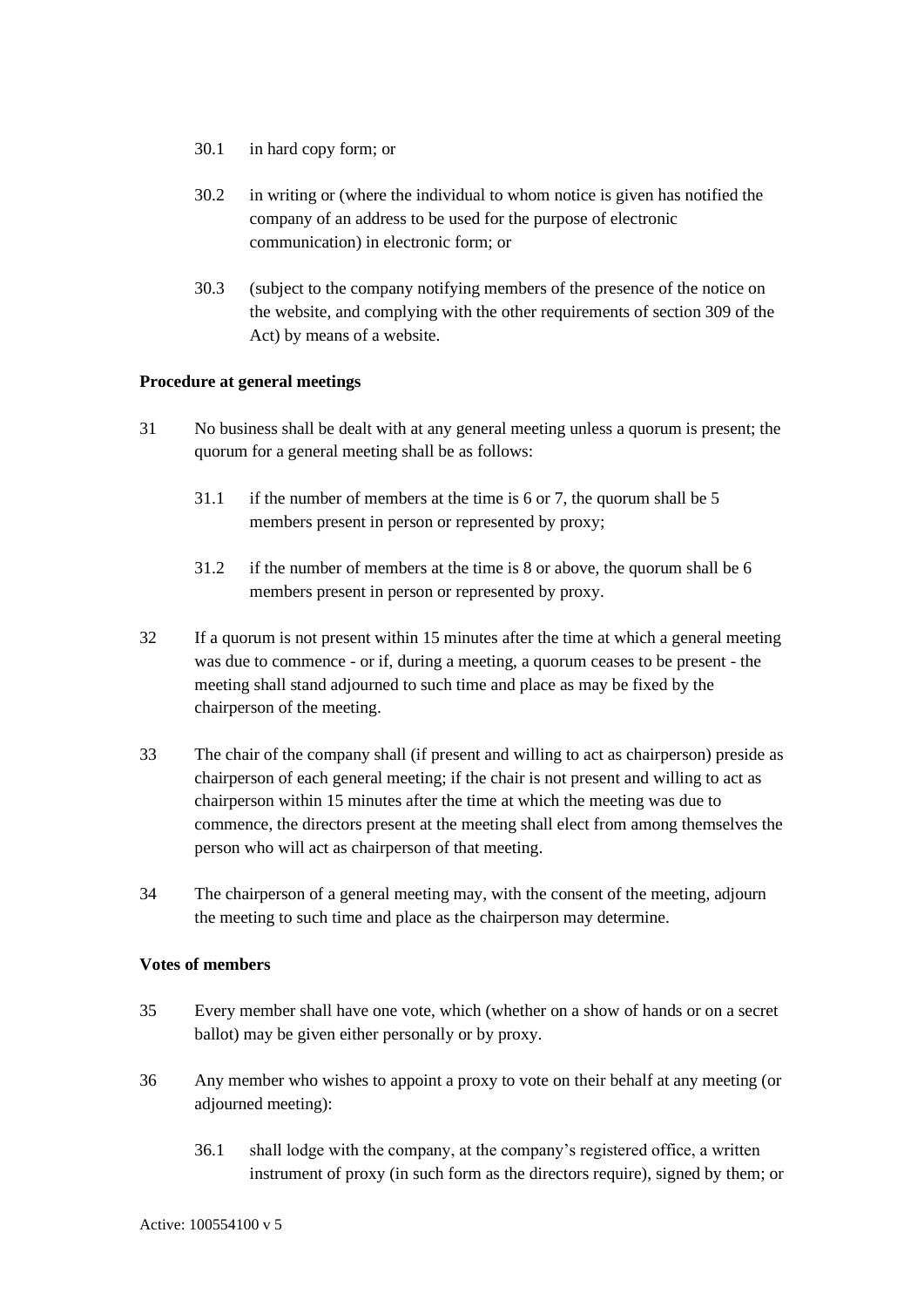36.2 shall send by electronic means to the company, at such electronic address as may have been notified to the members by the company for that purpose, an instrument of proxy (in such form as the directors reasonably require);

providing (in either case), the instrument of proxy is received by the company at the relevant address not less than 48 hours before the time for holding the meeting (or, as the case may be, adjourned meeting); for the avoidance of doubt, in calculating the 48-hour period referred to in the preceding provisions of this article [36,](#page-12-0) no account shall be taken of any part of a day that is not a working day.

- 37 An instrument of proxy which does not conform with the provisions of article [36,](#page-12-0) or which is not lodged or sent in accordance with such provisions, shall be invalid.
- 38 A member shall not be entitled to appoint more than one proxy to attend on the same occasion.
- 39 A proxy appointed to attend and vote at any meeting instead of a member shall have the same right as the member who appointed them to speak at the meeting and need not be a member of the company.
- 40 A vote given, or ballot demanded, by proxy shall be valid notwithstanding that the authority of the person voting or demanding a ballot had terminated prior to the giving of such vote or demanding of such ballot, unless notice of such termination was received by the company at the company's registered office (or, where sent by electronic means, was received by the company at the address notified by the company to the members for the purpose of electronic communications) before the commencement of the meeting or adjourned meeting at which the vote was given or the ballot demanded.
- 41 If there are an equal number of votes for and against any resolution, whether on a show of hands or on a ballot, the chairperson of the meeting shall be entitled to a casting vote.
- 42 A resolution put to the vote at a general meeting shall be decided on a show of hands unless a secret ballot is demanded by the chairperson (or by at least two persons present in person at the meeting and entitled to vote, whether as members or proxies for members); a secret ballot may be demanded either before the show of hands takes place, or immediately after the result of the show of hands is declared.
- 43 If a secret ballot is demanded, it shall be taken at the meeting and shall be conducted in such manner as the chairperson may direct; the result of the ballot shall be declared at the meeting at which the ballot was demanded.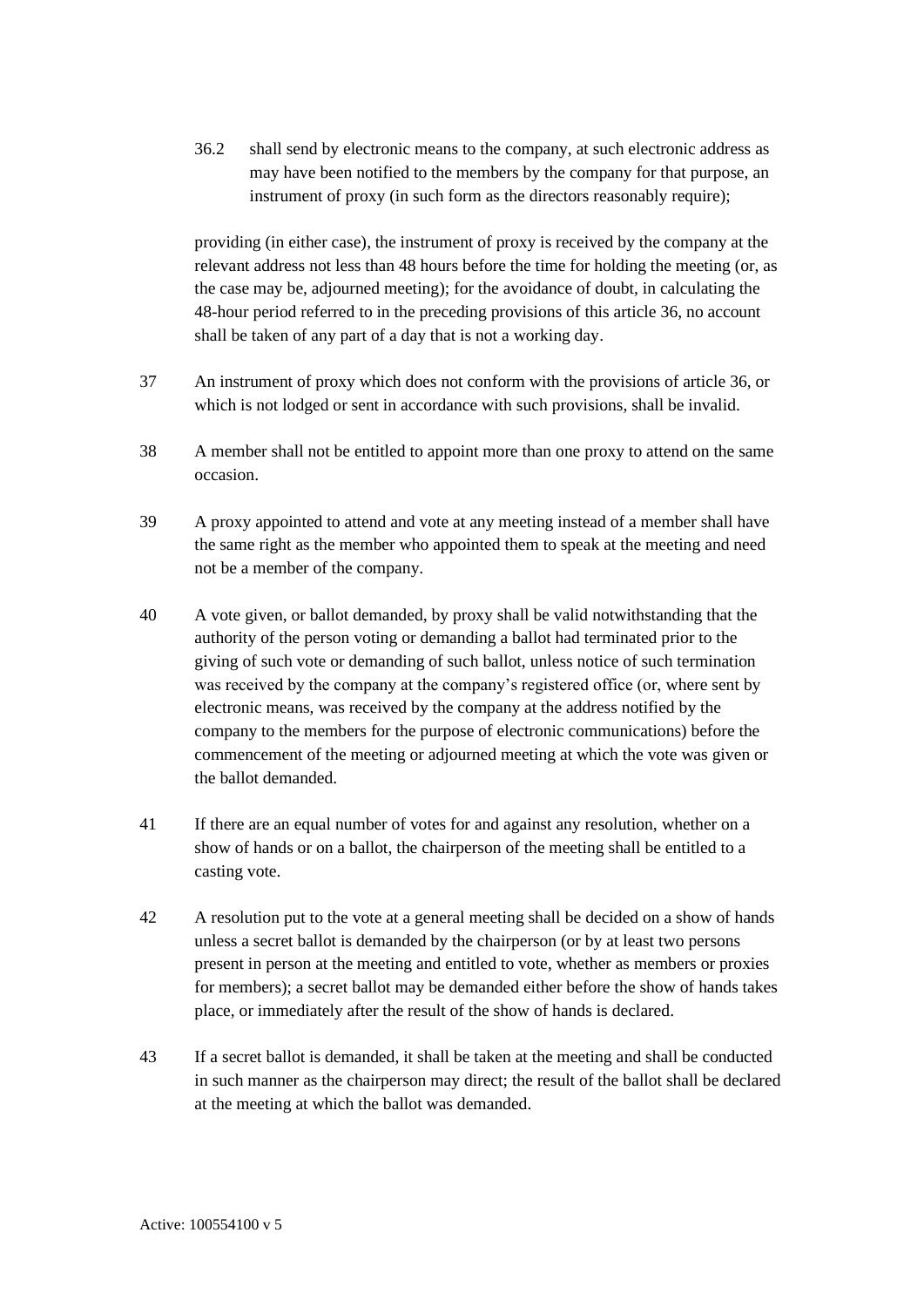#### **Special resolutions and ordinary resolutions**

- 44 For the purposes of these articles, a "special resolution" means a resolution passed by 75% or more of the votes cast on the resolution at a general meeting, providing proper notice of the meeting and of the intention to propose the resolution has been given in accordance with articles [27](#page-11-3) to [30;](#page-11-4) for the avoidance of doubt, the reference to a 75% majority relates only to the number of votes cast in favour of the resolution as compared with the total number of votes cast in relation to the resolution, and accordingly no account shall be taken of abstentions or members absent from the meeting.
- 45 In addition to the matters expressly referred to elsewhere in these articles, the provisions of the Act allow the company, by special resolution,
	- 45.1 to alter its name; or
	- 45.2 to alter any provision of these articles or adopt new articles of association.
- 46 For the purposes of these articles, an "ordinary resolution" means a resolution passed by majority vote (taking account only of those votes cast in favour as compared with those votes against), at a general meeting, providing proper notice of the meeting has been given in accordance with articles [27](#page-11-3) to [30.](#page-11-4)

#### **Written resolutions**

- <span id="page-14-0"></span>47 A written resolution can be passed by the members of the company (having been proposed by either the members or the directors in accordance with the procedures detailed in Chapter 2 of Part 13 of the Act) and will have effect as if passed by the members of the company in general meeting; a written resolution is passed when the required majority of eligible members have signified their agreement to it by sending to the company (in hard copy or electronic form) an authenticated document which identifies the resolution to which it relates and which indicates the member's agreement to it (which agreement cannot thereafter be revoked).
- <span id="page-14-1"></span>48 For the purposes of the preceding article:
	- 48.1 the reference to "eligible members" is to those members who would have been entitled to vote on the resolution on the circulation date of the resolution (which is either (a) the date on which copies of the written resolution are sent or submitted to the members in accordance with the procedures detailed in Chapter 2 of Part 13 of the Act; or (b) if copies are sent or submitted to members on different days, the first of those dates);
	- 48.2 the reference to "required majority" is to the majority required to pass an ordinary or a special resolution under the Act, as follows: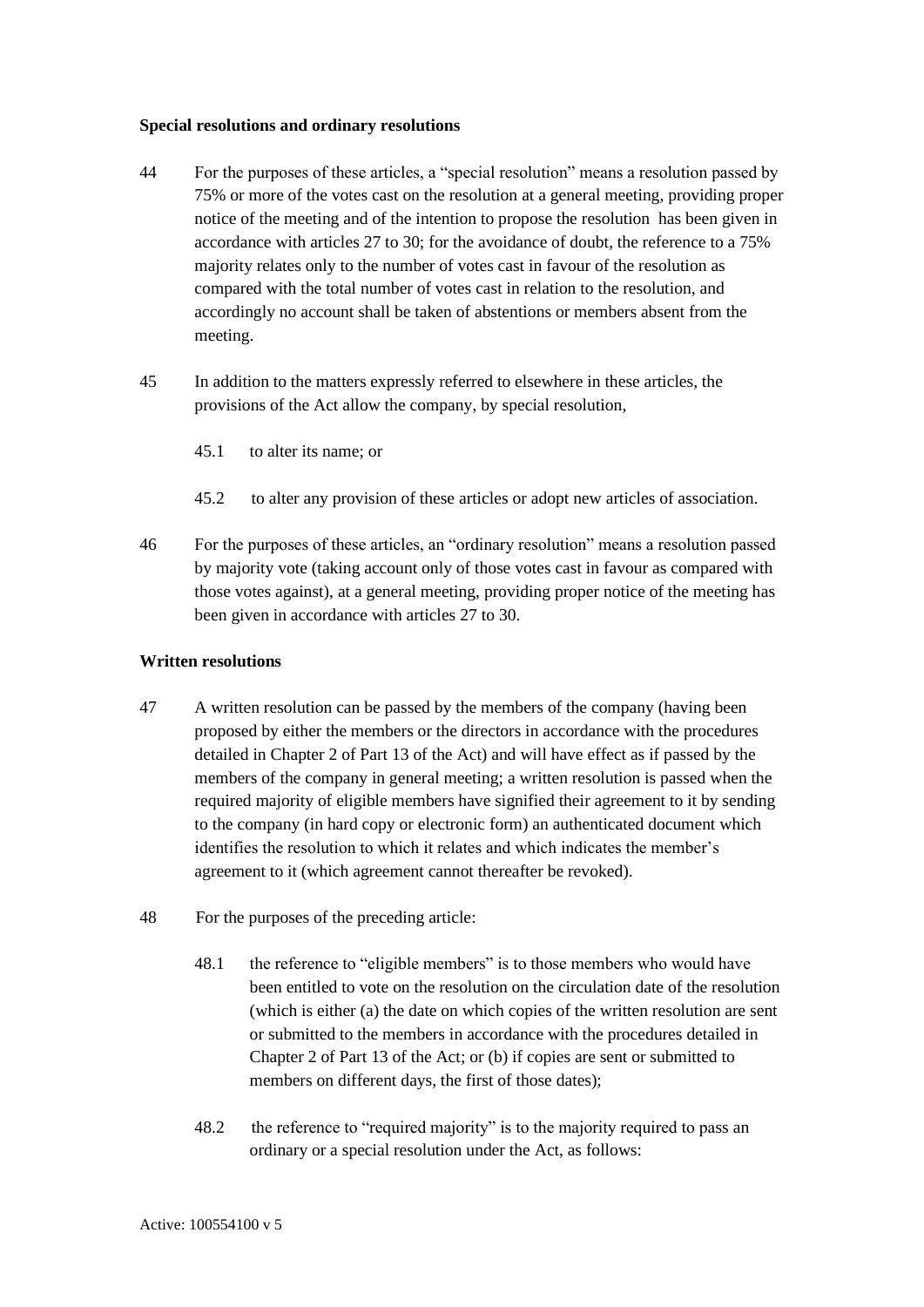- 48.2.1. in order to pass an ordinary resolution by way of written resolution, it must be passed (in accordance with article [47\)](#page-14-0) by members representing a simple majority of the total voting rights of eligible members;
- 48.2.2. in order to pass a special resolution by way of written resolution, it must be passed (in accordance with article [47\)](#page-14-0) by members representing not less than 75% of the total voting rights of eligible members and the resolution must specifically state that it was proposed as a special resolution.
- 49 A resolution to remove a director (under section 168 of the Act) or a resolution to remove an auditor (under section 510 of the Act) cannot be proposed as a written resolution.
- <span id="page-15-0"></span>50 For the purposes of article [47,](#page-14-0) a proposed written resolution will lapse if it is not passed before the end of a period of 28 days beginning with the circulation date (as defined in article [48\)](#page-14-1), and the agreement of any member to a written resolution will be ineffective if signified after the expiry of that period.

#### **Maximum and minimum number of directors**

- <span id="page-15-1"></span>51 The maximum number of directors shall (subject to article [62\)](#page-17-0) be 10.
- 52 The minimum number of directors shall be 6.

#### **Eligibility**

53 An individual shall not be eligible to hold office as a director if they are an employee of the company.

#### **Appointment of directors**

- <span id="page-15-2"></span>54 The directors may at any time appoint as a director any individual who they consider to have an interest in the company's objects and a commitment to the environmental sector (providing they are willing to act).
- <span id="page-15-3"></span>55 In exercising their powers under article [54,](#page-15-2) the directors shall:
	- 55.1 seek to ensure (so far as reasonably practicable) that that there is an appropriate blend of skills on the board;
	- 55.2 seek to ensure (so far as reasonably practicable) that at least one of the directors is an individual with substantial background and/or experience in the environmental sector;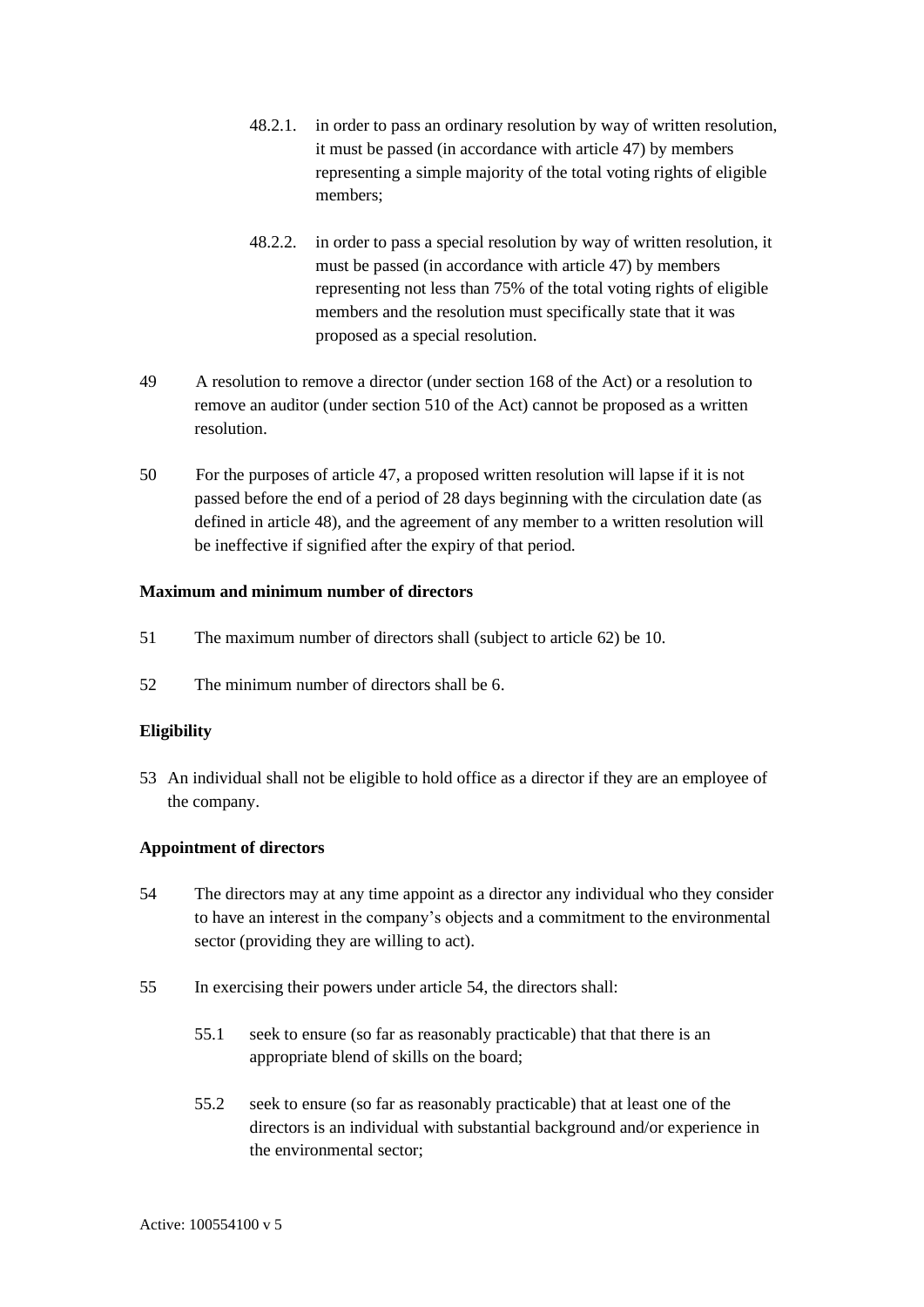- 55.3 be guided by the Nominations Committee (as defined in article [107\)](#page-24-0) in relation to the selection of appropriate individuals for appointment (or, as the case may be, re-appointment) as directors; and
- 55.4 have regard to the benefit of equality and diversity on the board.
- <span id="page-16-2"></span>56 At each Accounts Sign-off Board Meeting (as defined in paragraph [57.1\)](#page-16-0) those directors who have held office for three years since they were appointed (or last reappointed) shall retire from office; but a director retiring from office shall (subject to article [59\)](#page-16-1) be eligible for re-appointment.
- <span id="page-16-0"></span>57 For the purposes of these articles:
	- 57.1 an "Accounts Sign-off Board Meeting" shall mean the meeting of directors at which the final accounts of the company for a given financial year are approved by the directors;
	- 57.2 the period between the date of appointment of a director and the Accounts Sign-off Board Meeting which next follows shall be taken to be a period of one year, unless it is of less than six months' duration (in which case it shall be disregarded);
	- 57.3 the period between one Accounts Sign-off Board Meeting and the next shall be taken to be a period of one year;
	- 57.4 if an individual ceases to be a director and is then re-appointed as a director within a period of six months, they shall be deemed to have continued in office as a director without break;
	- 57.5 subject to articles [60](#page-17-1) and [62,](#page-17-0) any period in office as a director prior to the adoption of these articles shall be included in calculating the three-year period.
- 58 For the avoidance of doubt, a director who is due to retire at an Accounts Sign-off Board Meeting shall remain in office as a director throughout that Accounts Sign-off Board Meeting; they shall, however, unless re-appointed under article [56,](#page-16-2) automatically vacate office at the conclusion of that Accounts Sign-off Board Meeting.
- <span id="page-16-1"></span>59 A director who, as at the Accounts Sign-off Board Meeting when they retire from office as a director under article [56,](#page-16-2) has held office for a period of nine years or more shall not (subject to article [60\)](#page-17-1) be eligible for re-appointment.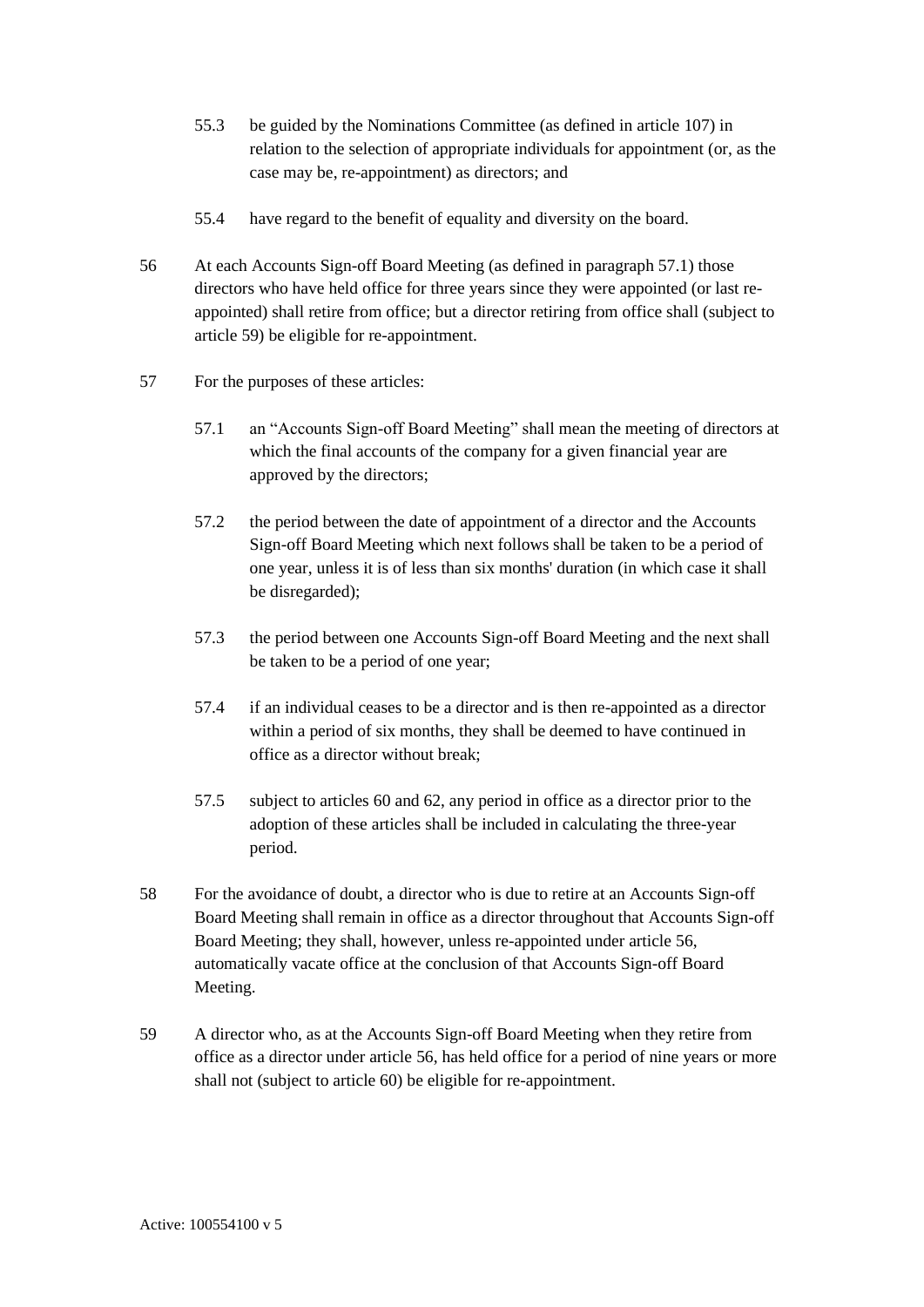#### **Transitional arrangements**

- <span id="page-17-1"></span>60 Notwithstanding any other provisions of these articles, an individual who has held office for a period of nine years or more as at the date of adoption of these articles shall (subject to the provisions of articles [61,](#page-17-2) [62](#page-17-0) and [63\)](#page-17-3) be deemed to be reappointed as a director for a period of 24 months from that date (the **"Transition Period"**).
- <span id="page-17-2"></span>61 The Chair may, at any time during the Transition Period, remove from office as a director any individual who was deemed to have been re-appointed as a director under article [60.](#page-17-1)
- <span id="page-17-0"></span>62 The maximum number of directors during the Transition Period shall be 11.

#### **Termination of office**

- <span id="page-17-5"></span><span id="page-17-4"></span><span id="page-17-3"></span>63 A director shall automatically vacate office if:
	- 63.1 they cease to be a director by virtue of any provision of the Act or become prohibited by law from being a director or a charity trustee (within the meaning of the Charities and Trustee Investment (Scotland) Act 2005);
	- 63.2 they are sequestrated;
	- 63.3 they become incapable for medical reasons of fulfilling the duties of their office and such incapacity has continued or is expected to continue for a period of more than six months;
	- 63.4 they become an employee of the company;
	- 63.5 they resign office by notice to the company;
	- 63.6 they are absent (without permission of the directors) from more than three meetings of the directors within any twelve month period, and the directors resolve to remove them from office;
	- 63.7 they are removed from office by resolution of the directors on the grounds that they are considered to have committed a material breach of the code of conduct or conflict of interest rules for directors in force from time to time (as referred to in article [81\)](#page-21-2);
	- 63.8 they are removed from office by resolution of the directors on the grounds that they are considered to have been in serious or persistent breach of their duties under sections 66(1) or (2) of the Charities and Trustee Investment (Scotland) Act 2005; or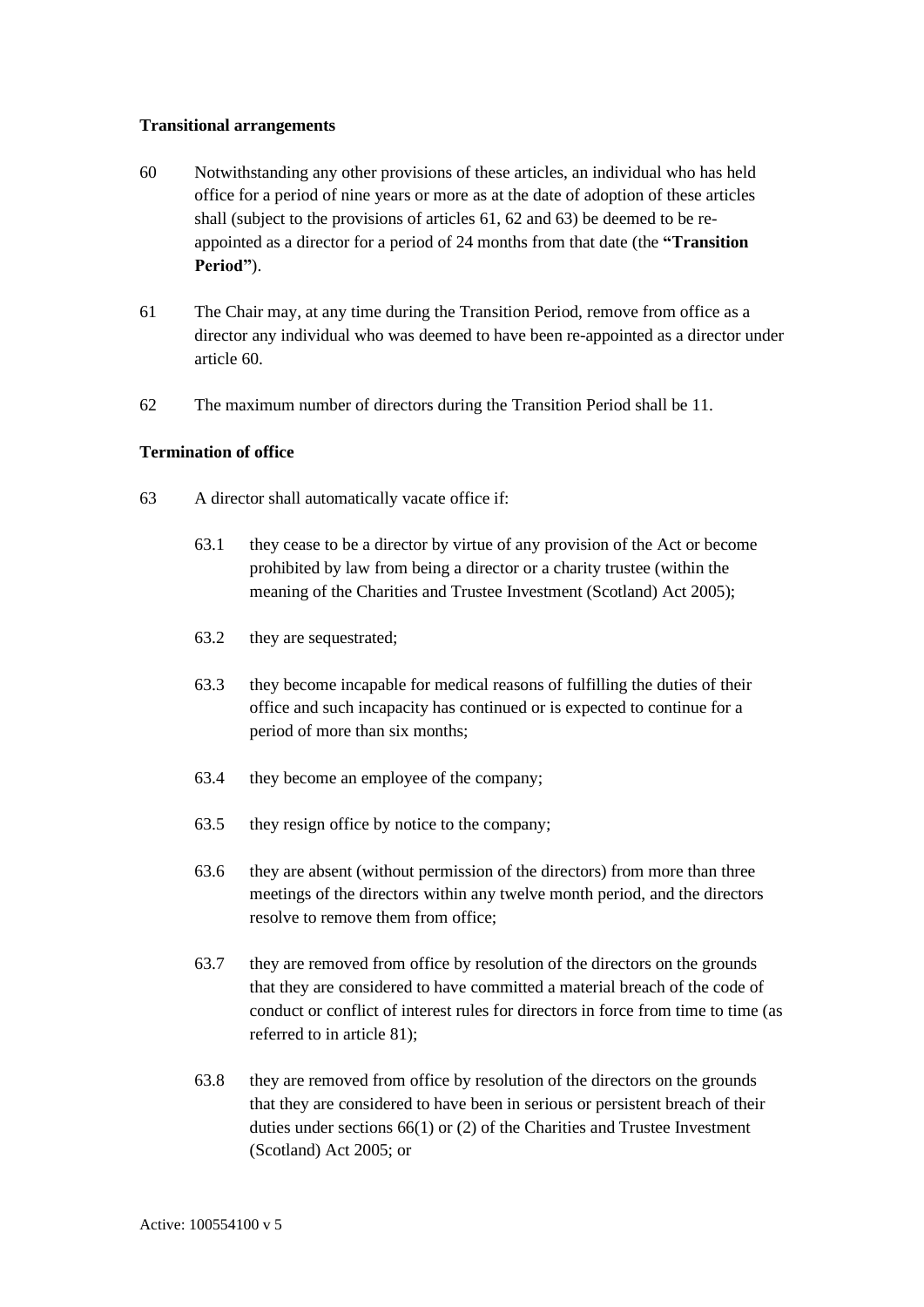- 63.9 they are removed from office by ordinary resolution (special notice having been given) in pursuance of section 168 of the Act.
- 64 A resolution under paragraph [63.7](#page-17-4) or [63.8](#page-17-5) shall be valid only if:
	- 64.1 the director who is the subject of the resolution is given reasonable prior written notice by the directors of the grounds upon which the resolution for their removal is to be proposed;
	- 64.2 the director concerned is given the opportunity to address the meeting of directors at which the resolution is proposed, prior to the resolution being put to the vote; and
	- 64.3 at least two thirds (to the nearest round number) of the directors then in office vote in favour of the resolution.

#### **Register of directors**

65 The directors shall maintain a register of directors, setting out full details of each director, including the date on which they became a director, and also specifying the date on which any person ceased to hold office as a director.

#### **Appointment of the chief executive**

66 The directors may appoint any individual to the post of chief executive of the company.

#### **Office bearers**

- <span id="page-18-0"></span>67 The directors shall elect from among themselves a Chair and a Vice-Chair, and such other office bearers (if any) as they consider appropriate.
- <span id="page-18-2"></span>68 At the conclusion of the second Accounts Sign-off Board Meeting (as defined in paragraph 56.1) which follows the appointment or re-appointment of any individual to an office under article [67,](#page-18-0) they shall retire from office, but (subject to article [69\)](#page-18-1) shall then be eligible for re-appointment to that office under article [67](#page-18-0) (providing they are willing to act).
- <span id="page-18-1"></span>69 A director who, as at the Accounts Sign-off Board Meeting when they retire from office under article [68,](#page-18-2) has held office as Chair for a period of six years or more shall not be eligible for re-election.
- 70 For the avoidance of doubt, there is no limit on the number of times a director appointed to any other office under article [67](#page-18-0) can be re-appointed.
- 71 For the purposes of article [69:](#page-18-1)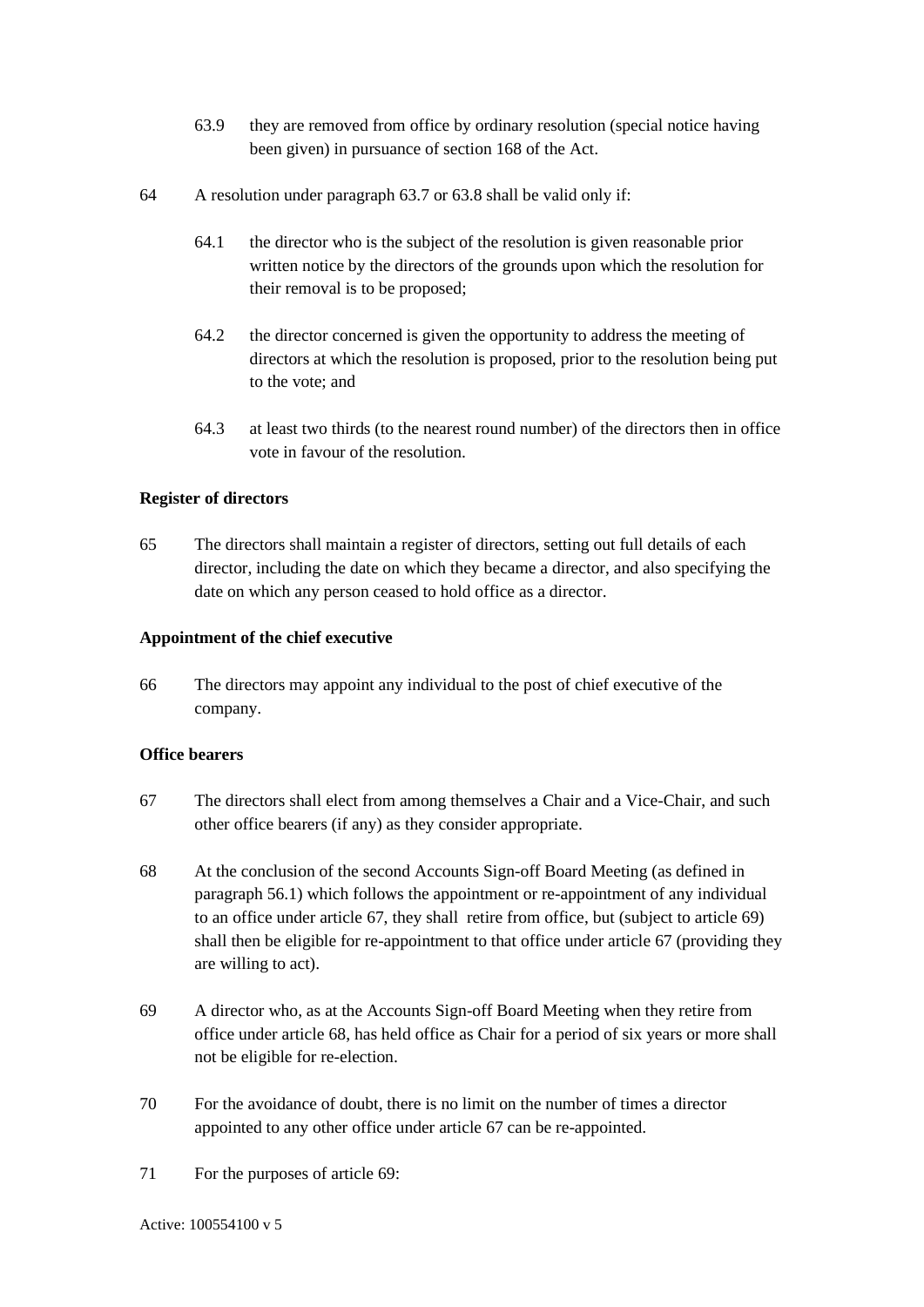- 71.1 the period between the date of appointment of any director to the office of chair and the Accounts Sign-off Board Meeting which follows shall be deemed to be a period of one year, unless it is of less than six months' duration (in which case it shall be disregarded);
- 71.2 the period between one Accounts Sign-off Board Meeting and the next shall be deemed to be a period of one year;
- 71.3 if a director ceases to hold office as Chair but is re-appointed to that office within a period of six months, they shall be deemed to have held that office without interruption;
- 71.4 any period in office as Chair prior to the date of adoption of these articles of association shall be counted for the purposes of article [69.](#page-18-1)
- 72 A person elected to any office shall cease to hold that office if they cease to be a director (whether by way of retiral as a director under article [56,](#page-16-2) where they are not re-appointed as a director; or for any other reason) or if they resign from that office by written notice to that effect.
- 73 If the appointment of a director to any office terminates, the directors shall appoint another director to hold the office in their place.

#### **Personal interests**

- <span id="page-19-0"></span>74 Subject to the provisions of the Act and of articles [8](#page-9-0) to [11](#page-9-1) and provided that they have disclosed to the directors the nature and extent of any personal interest which they have (unless immaterial) and has complied with the code of conduct (as referred to in article [81\)](#page-21-2), a director (notwithstanding their office):
	- 74.1 may be a party to, or have some other personal interest in, any transaction or arrangement with the company or any associated company;
	- 74.2 may be a party to, or have some other personal interest in, any transaction or arrangement in which the company or any associated company has an interest;
	- 74.3 may be a director or secretary of, or employed by, or have some other personal interest in, any associated company; and
	- 74.4 shall not, because of their office, be accountable to the company for any benefit which they derive from any such office or employment or from any such transaction or arrangement or from any interest in any such company;

and no such transaction or arrangement shall be liable to be treated as void on the ground of any such interest or benefit.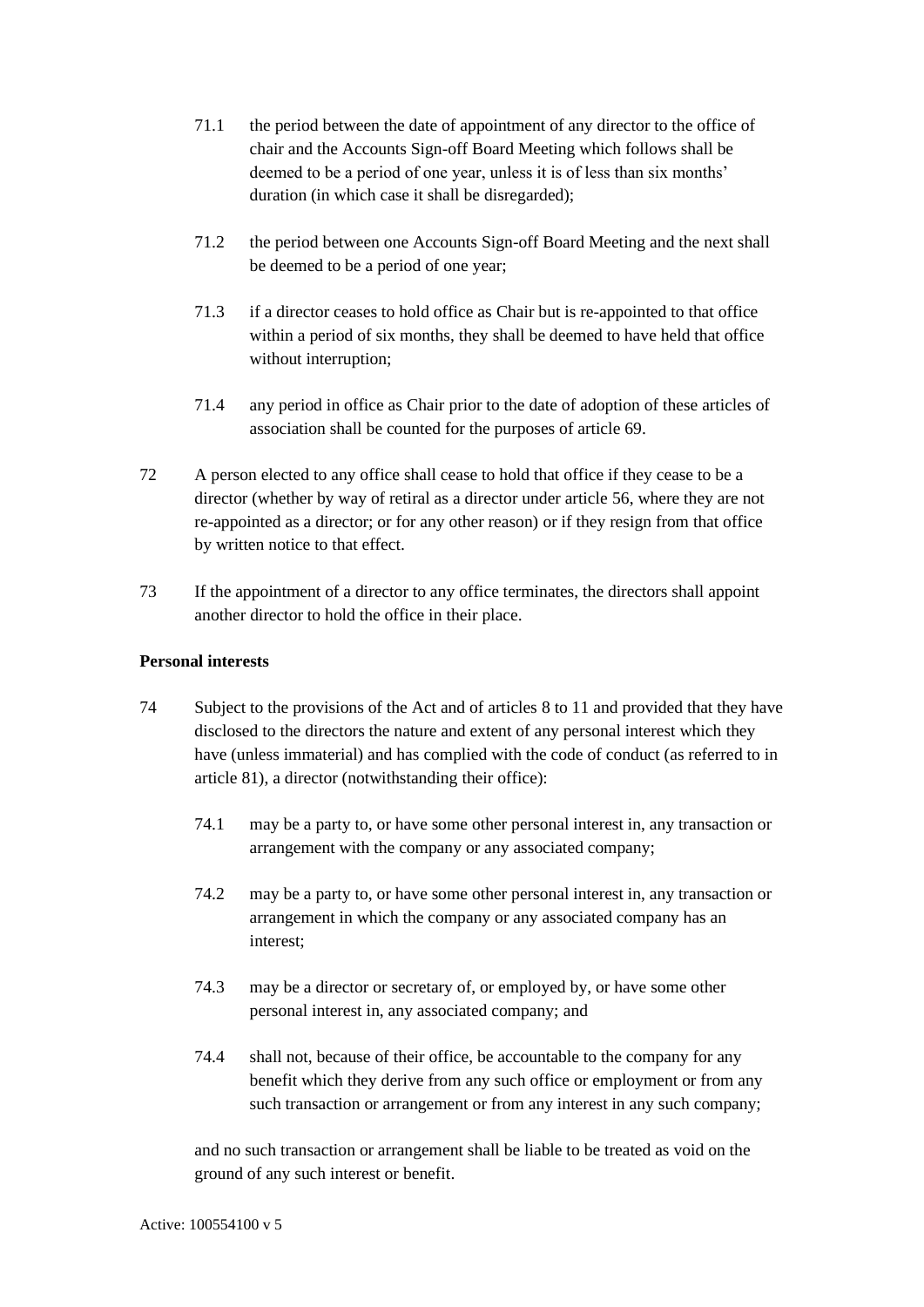- <span id="page-20-1"></span>75 For the purposes of the preceding article, an interest of which a director has no knowledge and of which it is unreasonable to expect them to have knowledge shall not be treated as an interest of theirs; the references to "associated company" shall be interpreted as references to any subsidiary of the company or any other company in which the company has a direct or indirect interest.
- <span id="page-20-0"></span>76 The directors shall be entitled, for the purposes of section 175 of the Act, to authorise (by way of resolution to that effect) any Conflict Situation that may arise (such that the duty of the director concerned, under that section, to avoid conflicts of interest is not infringed) and to amend or vary any such authorisation; the directors may give such authorisation subject to such terms and conditions as they may consider appropriate and reasonable in the circumstances.
- 77 For the avoidance of doubt, articl[e 76](#page-20-0) shall not apply to a conflict of interest arising in relation to a transaction or arrangement with the company; any conflict of interest of that nature shall be governed by the provisions of articles [74,](#page-19-0) [75](#page-20-1) and [99](#page-23-2) and the code of conduct and conflict of interest rules referred to in article [81.](#page-21-2)
- 78 The directors shall procure that a register of directors' interests is maintained in accordance with the provisions in this regard contained in the conflict of interest rules for directors referred to in article [81.](#page-21-2)

#### **Conduct of directors**

- <span id="page-20-2"></span>79 It is the duty of each director of the company to take decisions (and exercise their other powers and responsibilities as a director) in such a way as they consider, in good faith, will be most likely to promote the success of the company in achieving its objects (as set out in article [4\)](#page-7-0) and will be in the interests of the company, and irrespective of any office, post, engagement or other connection which they may have with any other body which may have an interest in the matter in question.
- 80 Without prejudice to the principle set out in article [79,](#page-20-2) each of the directors shall have a duty, in exercising functions as a charity trustee, to act in the interests of the company; and, in particular, must:
	- 80.1 seek, in good faith, to ensure that the company acts in a manner which is in accordance with its purposes;
	- 80.2 act with the care and diligence which it is reasonable to expect of a person who is managing the affairs of another person;
	- 80.3 in circumstances giving rise to the possibility of a conflict of interest between the company and any party responsible for the appointment of that director
		- 80.3.1. put the interests of the company before that of the other party;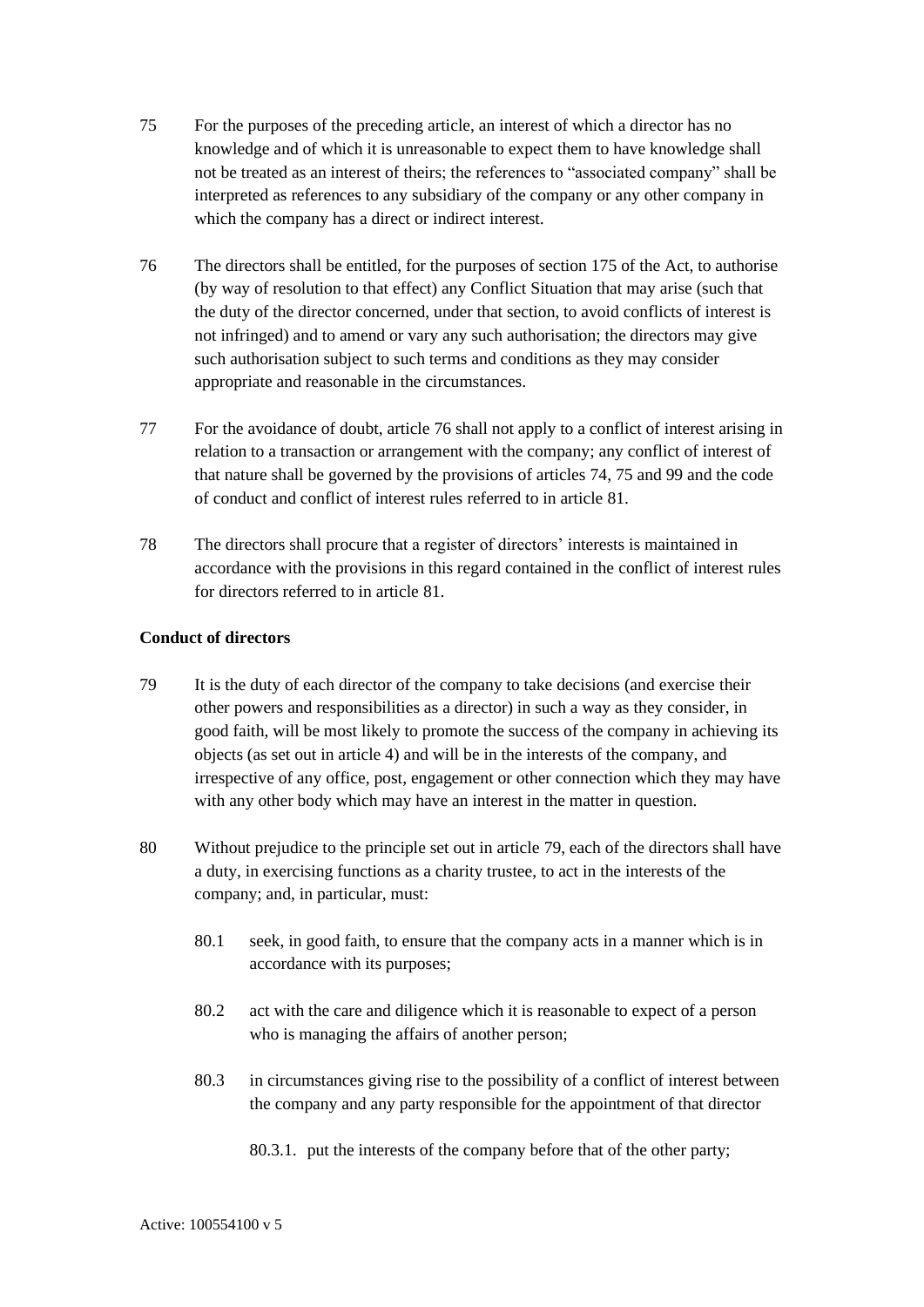- 80.3.2. where any other duty prevents them from doing so, disclose the conflicting interest to the company and refrain from participating in any deliberation or decision of the other directors with regard to the matter in question;
- 80.4 ensure that the company complies with any direction, requirement, notice or duty imposed under or by virtue of the Charities and Trustee Investment (Scotland) Act 2005.
- <span id="page-21-2"></span>81 Each of the directors shall comply with the code of conduct and conflict of interest rules prescribed by the board of directors from time to time.
- 82 For the avoidance of doubt, the code of conduct and conflict of interest rules shall be supplemental to the provisions relating to the conduct of directors contained in these articles of association; and the relevant provisions of these articles shall be interpreted and applied in accordance with the provisions of the code of conduct and conflict of interest rules in force from time to time.

#### **Directors' remuneration and expenses**

- 83 No director may serve as an employee of the company, and no director may be given any remuneration by the company for carrying out their ordinary duties as a director or as Chair or as the holder of any other office under article [67.](#page-18-0)
- <span id="page-21-0"></span>84 The directors may be paid all travelling and other expenses properly incurred by them in connection with their attendance at meetings of directors, general meetings, meetings of committees of directors or otherwise in connection with the carrying-out of their duties.

#### **Powers of directors**

- <span id="page-21-1"></span>85 Subject to the provisions of the Act, and these articles, and subject to any directions given by special resolution, the company and its assets and undertaking shall be managed by the directors, who may exercise all the powers of the company.
- 86 A meeting of the directors at which a quorum is present may exercise all powers exercisable by the directors.

#### **Procedure at directors' meetings**

- 87 Subject to the provisions of these articles, the directors may regulate their proceedings as they think fit.
- 88 Any director may call a meeting of the directors or request the secretary to call a meeting of the directors.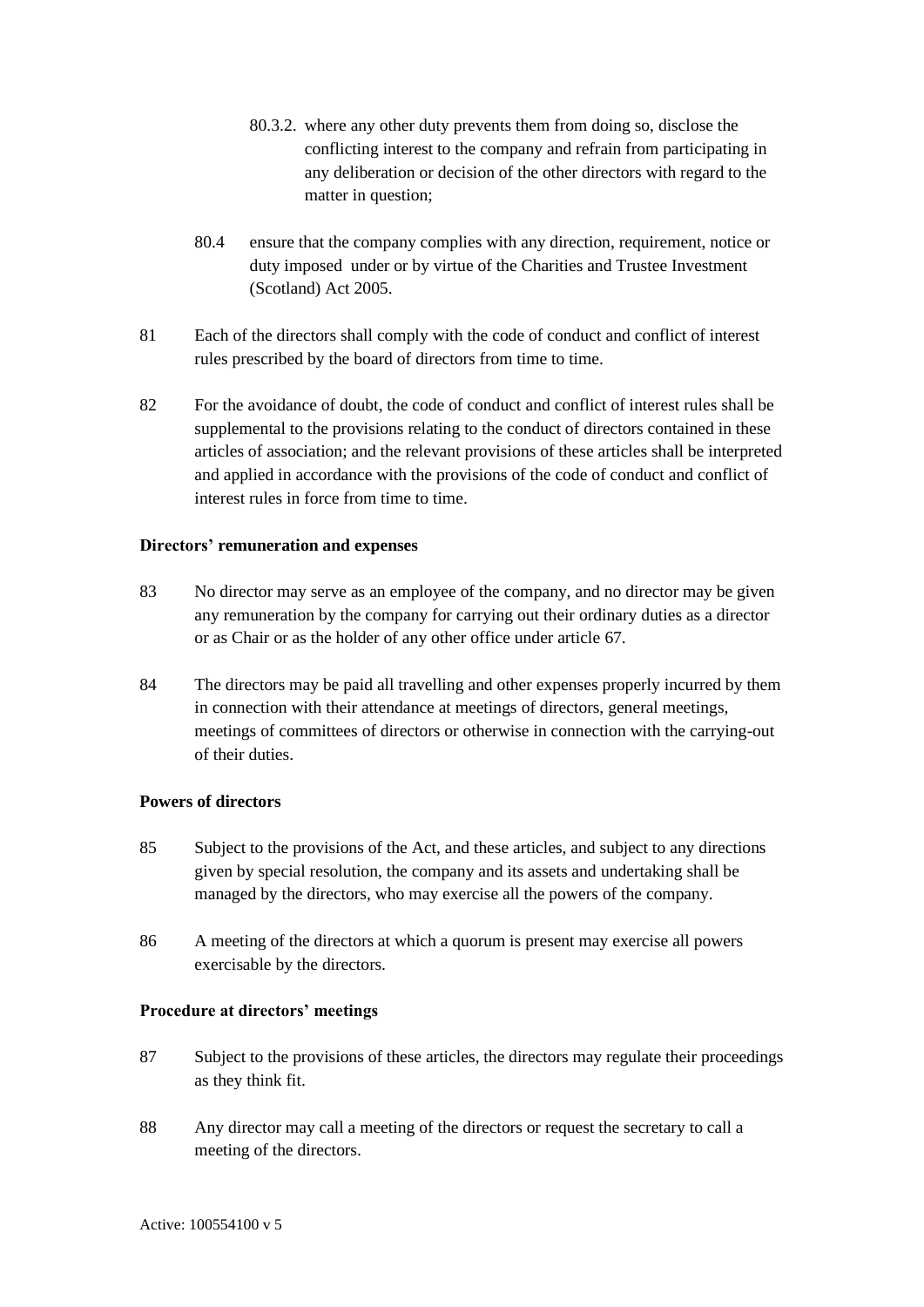- 89 Meetings of the directors shall be held at least four times each year.
- 90 Questions arising at a meeting of the directors shall be decided by a majority of votes; if an equality of votes arises, the chairperson of the meeting shall have a casting vote.
- <span id="page-22-0"></span>91 No business shall be dealt with at a meeting of the directors unless a quorum is present; the quorum for meetings of the directors shall be as follows:
	- 91.1 if the number of directors in office at the time is 6 or 7, the quorum shall be 5;
	- 91.2 if the number of directors in office at the time is 8 or above, the quorum shall be 6.
- 92 A director may participate in a meeting of the directors by means of a conference telephone, video conferencing facility or similar communications equipment whereby all the directors participating in the meeting can hear each other; a director participating in a meeting in this manner shall be deemed to be present in person at the meeting.
- 93 If at any time the number of directors falls below the quorum required under article [91,](#page-22-0) the remaining director(s) may act only for the purpose of filling vacancies or of calling a general meeting.
- 94 Unless they are unwilling to do so, the chair of the company shall preside as chairperson at every directors' meeting at which they are present; if the chair is unwilling to act as chairperson or is not present within 15 minutes after the time when the meeting was due to commence, the directors present shall elect from among themselves the person who will act as chairperson of the meeting.
- <span id="page-22-1"></span>95 The directors may, at their discretion, allow any person who they reasonably consider appropriate, to attend and speak at any meeting of the directors; for the avoidance of doubt, any such person who is invited to attend a directors' meeting shall not be entitled to vote.
- 96 A person invited to attend a meeting of the directors under article [95](#page-22-1) shall not be entitled to exercise any of the powers of a director, and shall not be deemed to constitute a director for the purposes of the Act or any provision of these articles.
- 97 All acts done by a meeting of directors or by a meeting of a committee of directors or by a person acting as a director shall, notwithstanding that it is afterwards discovered that there was a defect in the appointment of any director or that any of them was disqualified from holding office or had vacated office or was not entitled to vote, be as valid as if every such person had been duly appointed and was qualified and had continued to be a director and had been entitled to vote.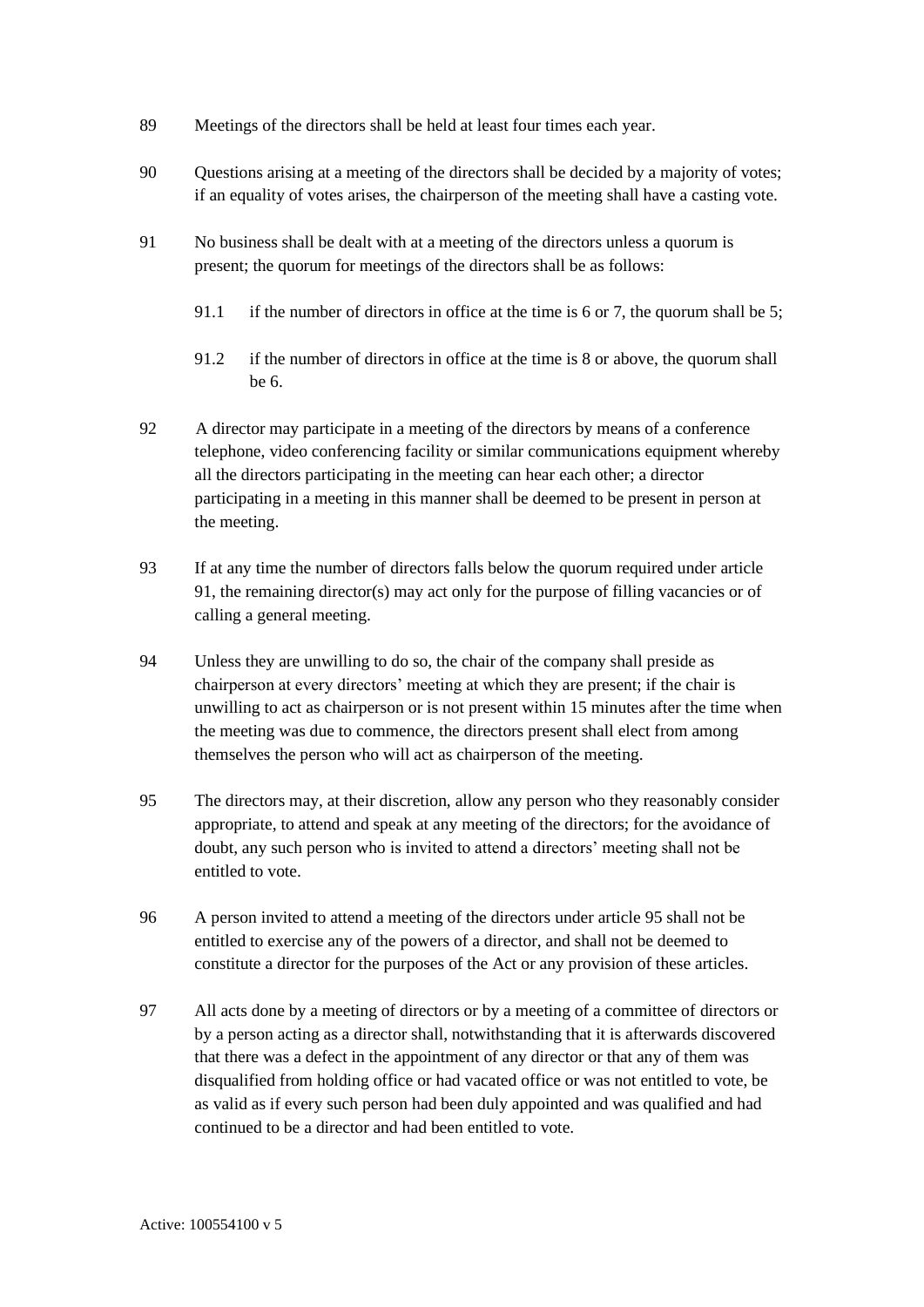- 98 A resolution in writing signed by all the directors entitled to receive notice of a meeting of directors or of a committee of directors shall be as valid and effectual as if it had been passed at a meeting of directors, or (as the case may be) a committee of directors, duly convened and held; it may consist of several documents in the same form, each signed by one or more directors.
- <span id="page-23-2"></span>99 A director shall not vote at a directors' meeting (or at a meeting of a committee) on any resolution concerning a matter in which they have a personal interest which conflicts (or may conflict) with the interests of the company; they must withdraw from the meeting while an item of that nature is being dealt with.
- 100 For the purposes of article [99,](#page-23-2) a person shall be deemed to have a personal interest in a particular matter if any partner or other close relative of theirs or any firm of which they are a partner or any limited company of which they are a substantial shareholder or director or any limited liability partnership of which they are a member or any Scottish charitable incorporated organisation or charitable incorporated organisation of which they are a charity trustee or any registered society or unincorporated association of which they are a member of the governing organ has a personal interest in that matter.
- <span id="page-23-3"></span>101 A director shall not be counted in the quorum present at a meeting in relation to a resolution on which they are not entitled to vote.
- 102 The directors may (subject to the Charities and Trustee Investment (Scotland) Act 2005), by way of a vote passed by at least two thirds (to the nearest round number) of the directors then in office, suspend or relax to any extent – either generally or in relation to any particular matter – the provisions of articles [99](#page-23-2) to [101.](#page-23-3)
- <span id="page-23-0"></span>103 If a question arises at a meeting of directors or at a meeting of a committee of directors as to the right of a director to vote, the question may, before the conclusion of the meeting, be referred to the chairperson of the meeting; their ruling in relation to any director other than themselves shall be final and conclusive.

#### **Delegation to sub-committees**

- <span id="page-23-1"></span>104 The directors may delegate any of their powers to any sub-committee consisting of one or more directors and such other persons (if any) as the directors may determine; they may also delegate to the chair of the company (or the holder of any other office) such of their powers as they may consider appropriate.
- 105 Any delegation of powers under article [104](#page-23-1) shall be made subject to such conditions as the directors may impose and may be revoked or altered.
- 106 The terms of reference and rules of procedure for each sub-committee shall be as prescribed in writing by the directors.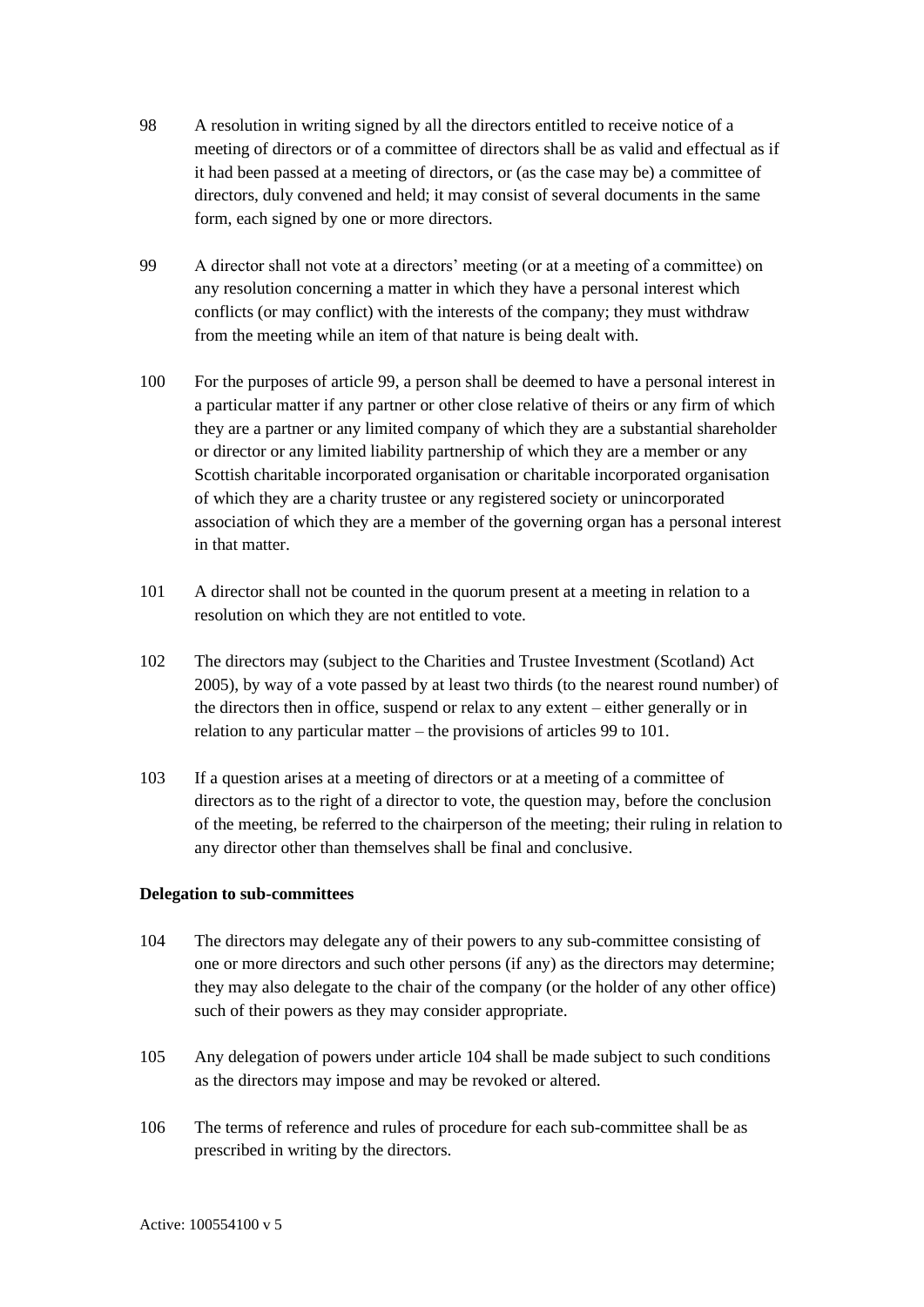#### **Nominations Committee**

- <span id="page-24-0"></span>107 The directors shall establish a committee (referred to in these articles as the **"Nominations Committee"**) to guide the directors in relation to the selection of appropriate individuals for appointment (or, as the case may be, re-appointment) as directors.
- 108 The Nominations Committee shall consist of 2 directors and 1 non-director nominated by the board.
- 109 The proceedings of the Nominations Committee shall be governed by such standing orders as may be issued by the directors from time to time.
- 110 In carrying out its functions, the Nominations Committee shall carry out an open and transparent recruitment process reflecting best practice at the time and having regard to the principles set out in article [55.](#page-15-3)

#### **Operation of bank accounts**

111 The signatures of two out of the signatories appointed by the directors shall be required in relation to all operations (other than lodgement of funds) on the bank and building society accounts held by the company in line with the Authorities Matrix approved by the board from time to time.

#### **Secretary**

112 The directors may (notwithstanding the provisions of the Act) appoint a company secretary, and on the basis that the term of office, remuneration (if any), and other terms and conditions attaching to the appointment of the company secretary shall be as determined by the directors; the company secretary may be removed by the directors at any time.

#### **Minutes**

113 The directors shall ensure that minutes are made of all proceedings at general meetings, meetings of the directors and meetings of committees of directors; a minute of a meeting of directors or of a committee of directors shall include the names of the directors present, and the minutes of each meeting shall be signed by the chairperson of that meeting and shall be kept in an appropriate place and format for at least ten years from the date of the meeting.

#### **Accounting records and annual accounts**

114 Accounting records shall be kept in accordance with all applicable statutory requirements and such accounting records shall, in particular, contain entries from day to day of all sums of money received and expended by the company and the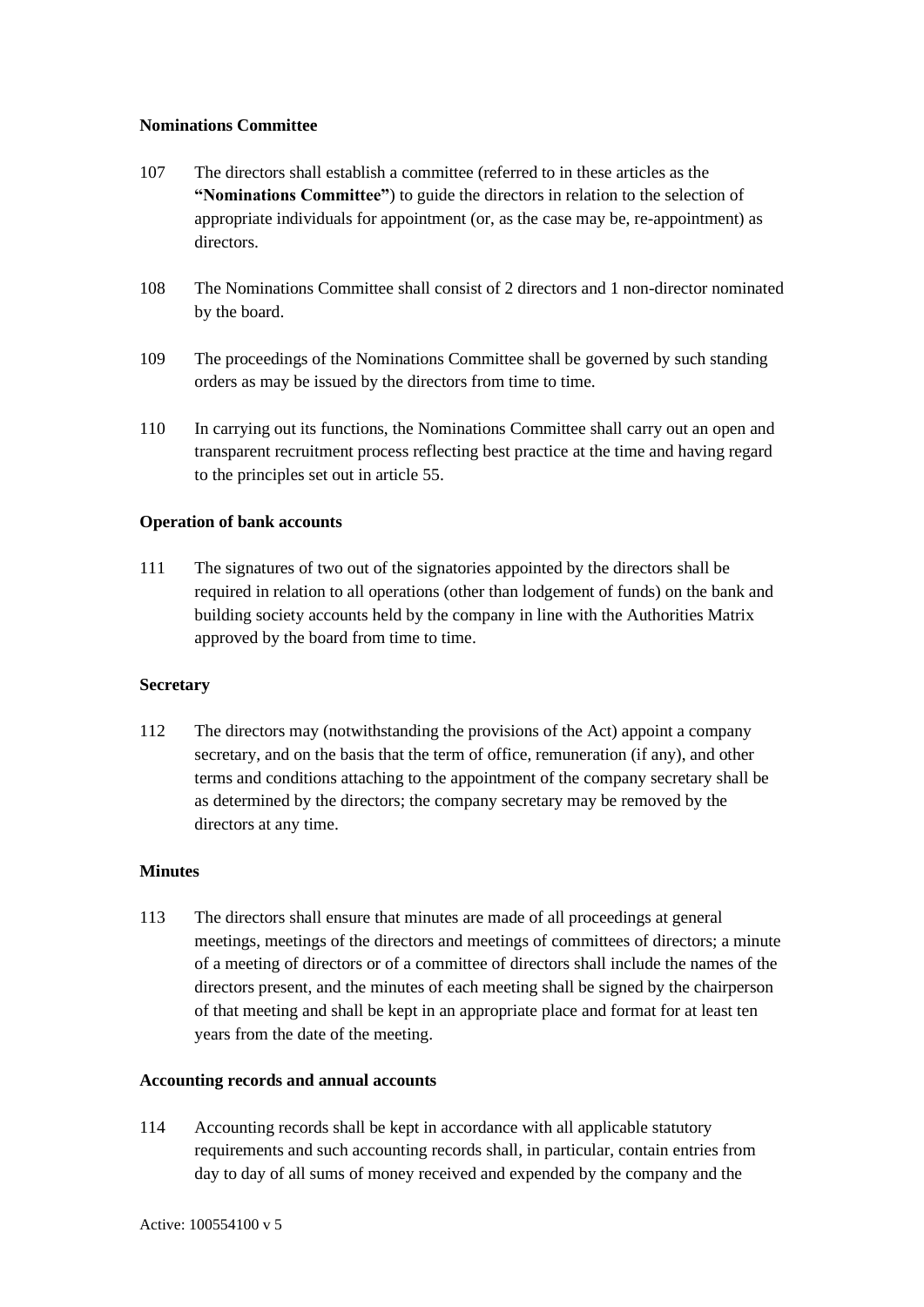matters in respect of which such receipt and expenditure take place and a record of the assets and liabilities of the company; such accounting records shall be open to inspection at all times by any director of the company.

115 The directors shall prepare annual accounts, complying with all relevant statutory requirements; if an audit is required (as opposed to an independent examination) under any statutory provisions, or if the directors consider that an audit would be appropriate for some other reason, the directors shall ensure that an audit of the accounts is carried out by a qualified auditor.

#### **Notices**

- 116 Any notice to be given in pursuance of these articles shall be in writing.
- 117 The company may give any notice to a member in pursuance of these articles either personally or by sending it by post in a pre-paid envelope addressed to the member at their registered address or by leaving it at that address; alternatively, in the case of a member who has notified the company of an electronic address to be used for this purpose, the company may give any notice to that member by electronic means.
- 118 Any notice, if sent by post, shall be deemed to have been given at the expiry of twenty four hours after posting; for the purpose of proving that any notice was given, it shall be sufficient to prove that the envelope containing the notice was properly addressed and posted.
- 119 Any notice sent by electronic means shall be deemed to have been given at the expiry of 24 hours after it is sent; for the purpose of proving that any notice sent by electronic means was indeed sent, it shall be sufficient to provide any of the evidence referred to in the relevant guidance issued from time to time by the Chartered Institute of Secretaries and Administrators.
- 120 A member may give any notice to the company either by sending it by post in a prepaid envelope addressed to the company at its registered office or by leaving it, addressed to the company secretary, at the company's registered office.
- <span id="page-25-0"></span>121 A member present or represented at any meeting of the company shall be deemed to have received notice of the meeting and, where requisite, of the purposes for which it was called.

#### **Winding-up**

<span id="page-25-1"></span>122 If on the winding-up of the company any property remains after satisfaction of all the company's debts and liabilities, such property shall be paid or transferred to some charity or charities with similar purposes to those of the company, as determined (prior to the winding up) by the members of the company.